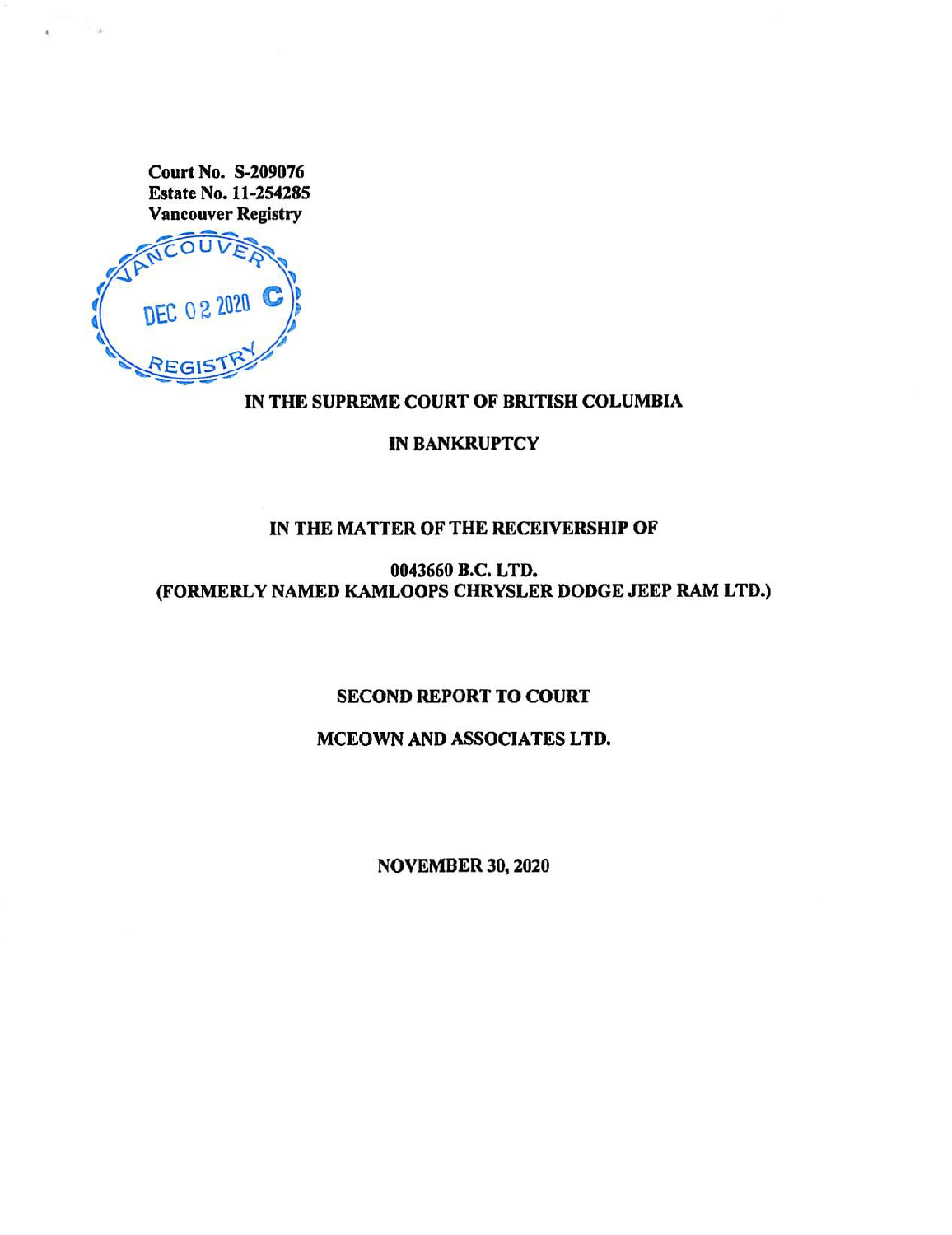### TABLE OF CONTENTS

## Appendices

 $\mathbf{r}$ 

 $\sim$   $\sim$ 

- A. Order of the Honourable Madam Justice Wilkinson made October 23, 2020
- B. Bankruptcy Proof of Claim dated October 7, 2020 by Her Majesty the Queen in the Province of British Columbia for Employer Health Tax Act and the **Provincial Sales Tax Act**
- C. Statement of Receipts and Disbursements as at November 27, 2020

 $\ddot{\phantom{a}}$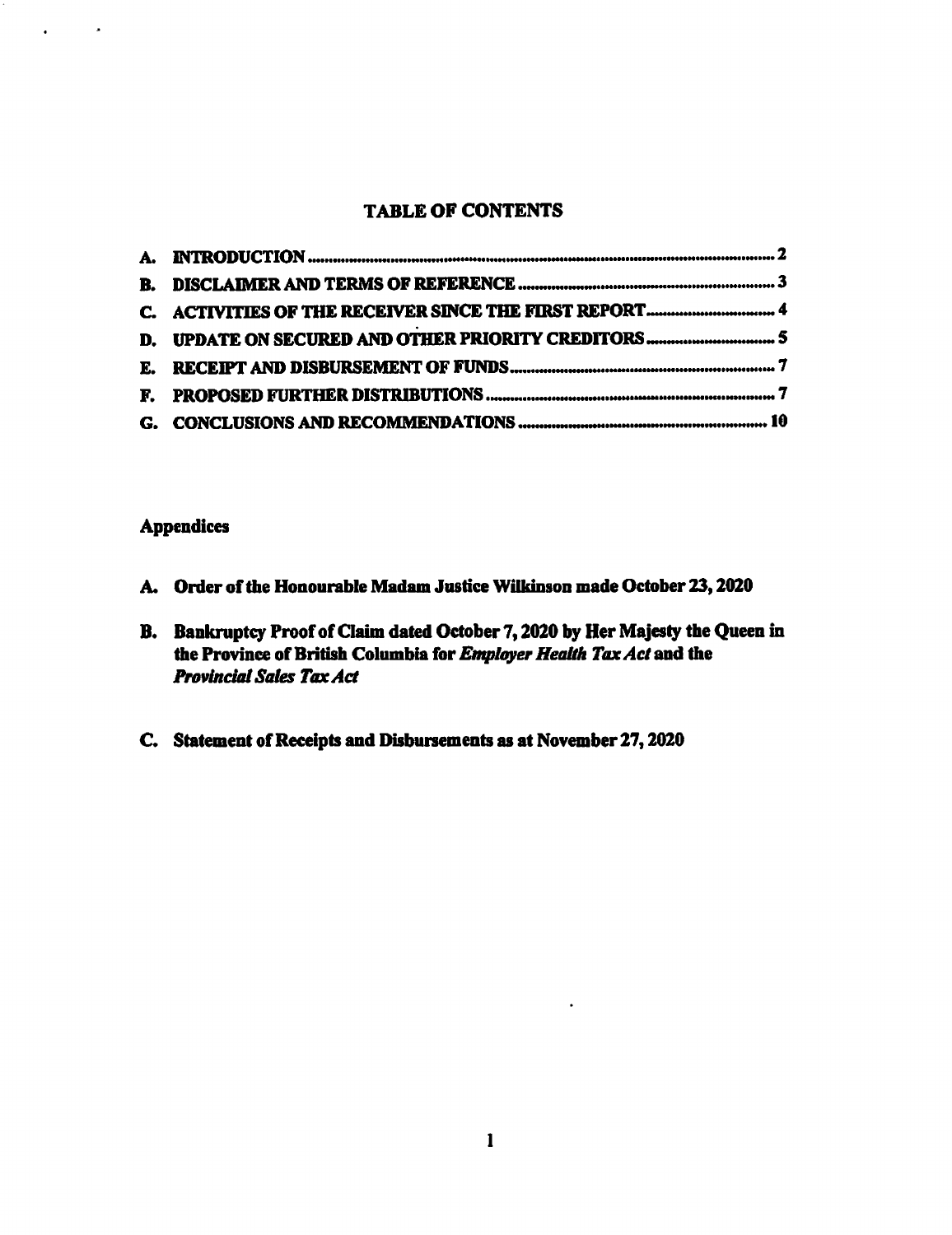#### A. INTRODUCTION

- 1. By Order made September 8, 2020 McEown & Associates Ltd. (the "Receiver") was appointed receiver, without security, of all of the assets, undertakings and property of Kamloops Chrysler Dodge Jeep Ram Limited (the "Company").
- 2. On September 10, 2020 the Company was deemed to have made an assignment into bankruptcy as a result of which, McEown & Associates Ltd. is the trustee in bankruptcy of the Company in addition to its appointment as Receiver.
- 3. On October 19, 2020 the Receiver prepared, and filed, its First Report in which it reported on various matters including the Receiver's activities since being appointed, various security instruments registered against the assets of the Company (and the priority of those instruments) and its recommendations to the court regarding a proposed distribution to two secured creditors, the Bank of Nova Scotia ("BNS") and Roynat Inc. ("Roynat") (the "First Report").
- 4. The purpose of this report is to provide the Court and the parties with an update on the Receiver's activities since the First Report, including but not limited to the following:
	- a. Activities of the Receiver since the First Report;
	- b. Update on secured and other priority creditors;
	- c. Receipt and Disbursement of funds;
	- d. Further proposed distributions to secured creditors; and
	- e. Conclusions and recommendations.
- 5. This report should be read in conjunction with the First Report.
- 6. Except as expressly provided herein the Receiver has utilized the definitions contained within the First Report for ease of reference.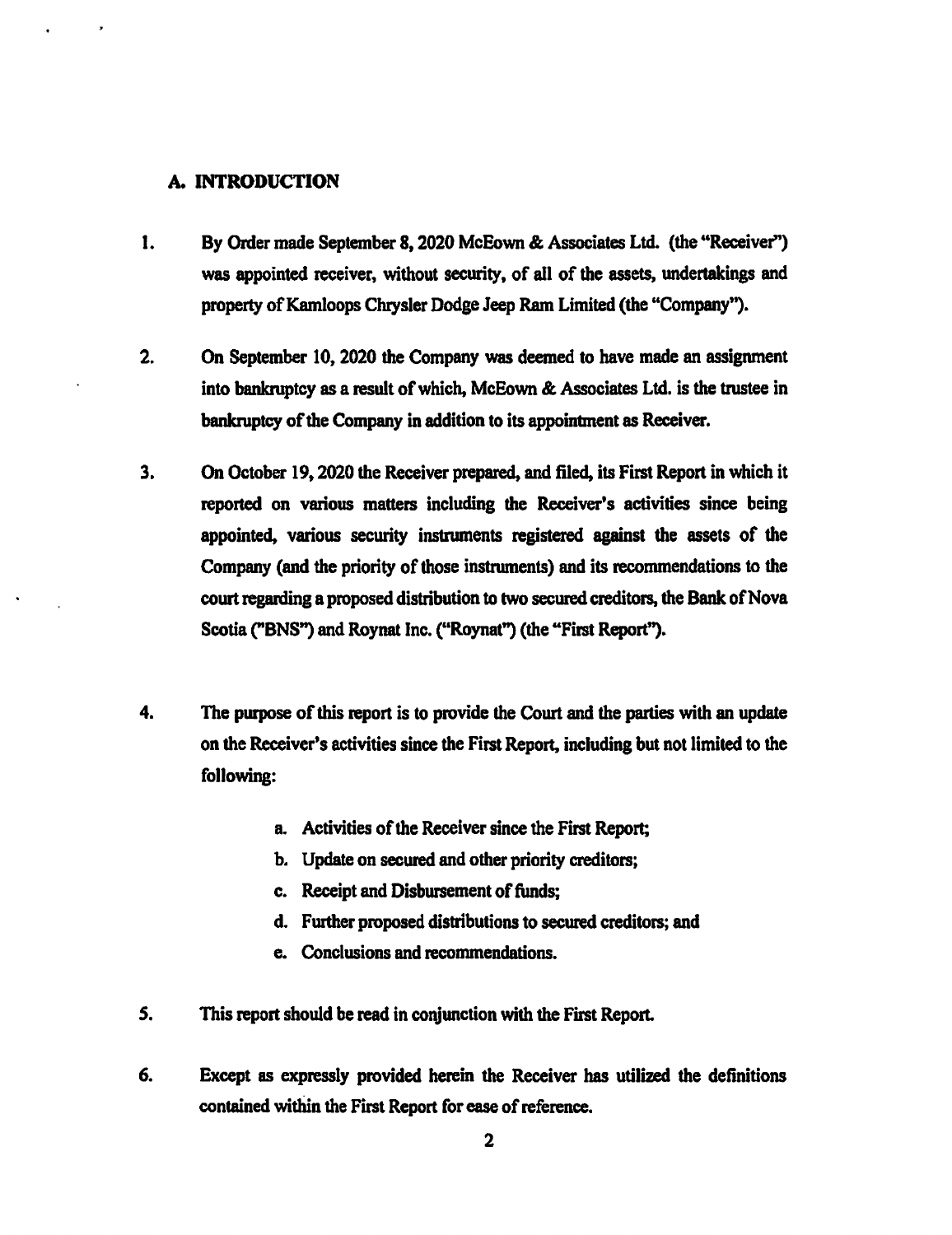#### B. DISCLAIMER AND TERMS OF REFERENCE

- 7. Except as specified, in preparing this report the Receiver has obtained and relied upon unaudited, draft and/or internal information provided by the Company and its director who advise that they have been compiled from the Company's books and records. Where available, the Receiver has reviewed external records and documentation including post-filing banking records, corporate searches and financial statements.
- 8. Except as otherwise described in this report:
	- a. the Receiver has not audited, reviewed or otherwise attempted to verify the accuracy or completeness of the information which has been provided in a manner that would wholly or partially comply with Generally Accepted Assurance Standards pursuant to the Chartered Professional Accountant Canada Handbook;
	- b. the Receiver has not conducted an examination or review of any financial forecast and projections in a manner that would comply with the procedures described in the Chartered Professional Accountant Canada Handbook; and
	- c. this Report has been prepared solely for the purpose described and readers are cautioned that it may not be appropriate for other purposes.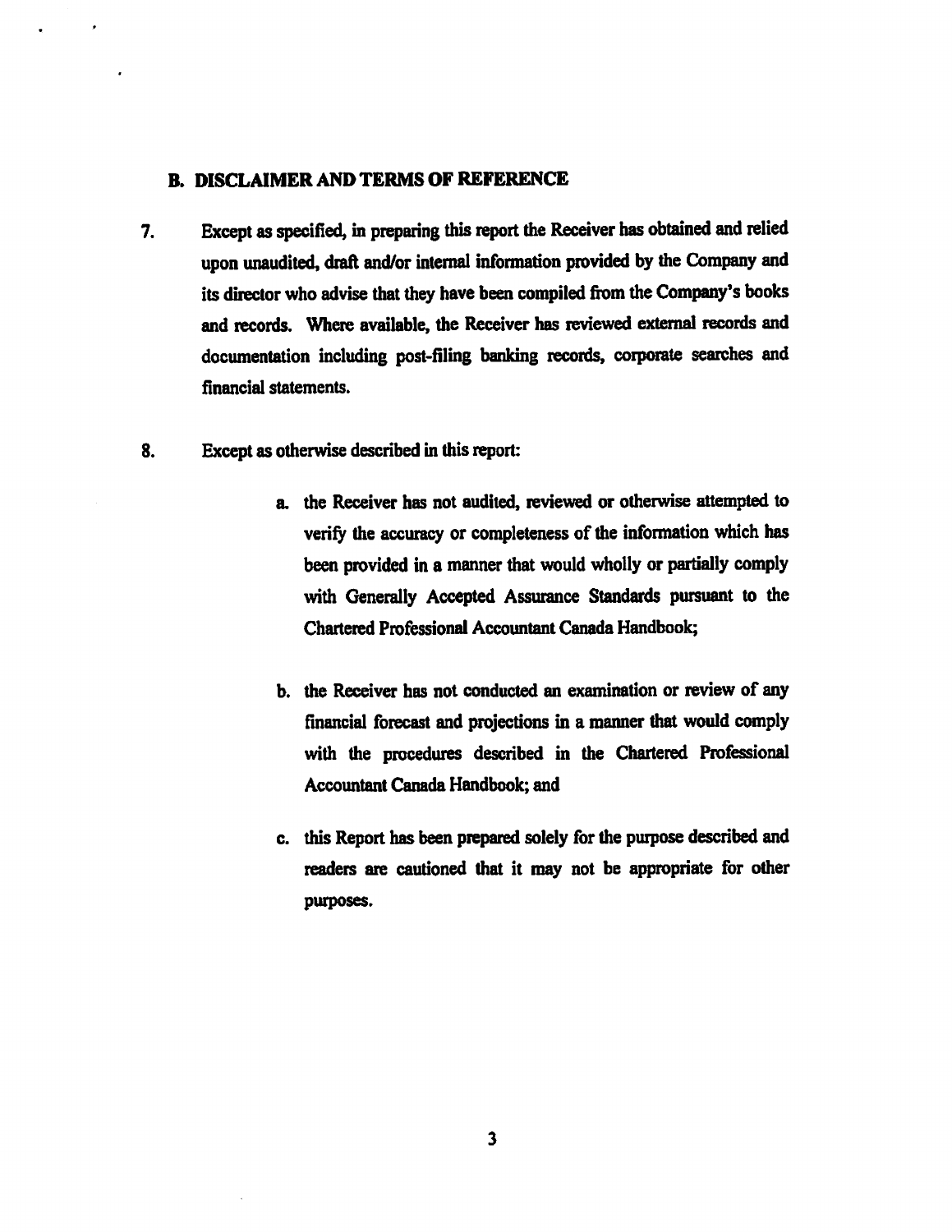## C. ACTIVITIES OF THE RECEIVER SINCE THE FIRST REPORT

- 9. In the First Report the Receiver reported on its activities since appointment. Since October 19, 2020 the Receiver has undertaken a variety of activities with respect to the Company including:
	- a. further collections of the Company's receivables;
	- b. reviewing and negotiating post-closing adjustments from the Sales Transaction with the Purchaser;
	- c. paying \$6,200,000 from the estate to the BNS and Roynat (the "First Interim Distribution"), representing a partial payment of their secured debts, in accordance with the Order of the Honourable Madam Justice Wilkinson made October 23, 2020 a copy of which is attached as Appendix "A";
	- d. arranging for payment of all wages due to Company employees for the period September 1 to September 9, 2020 and remittance of source deductions for this period;
	- e. communicating with former employees of the Company and the Canada Revenue Agency ("CRA") regarding the amount owing to CRA for umernitted employee source deductions;
	- f. arranging for the filing of outstanding GST and PST returns for all periods up to the date of bankruptcy;
	- g. applying from and receiving payment from the Canada Emergency Wage Subsidy program; and
	- h. requesting, receiving and reviewing further payout statements from BNS and Roynat regarding the amounts outstanding under their secured facilities.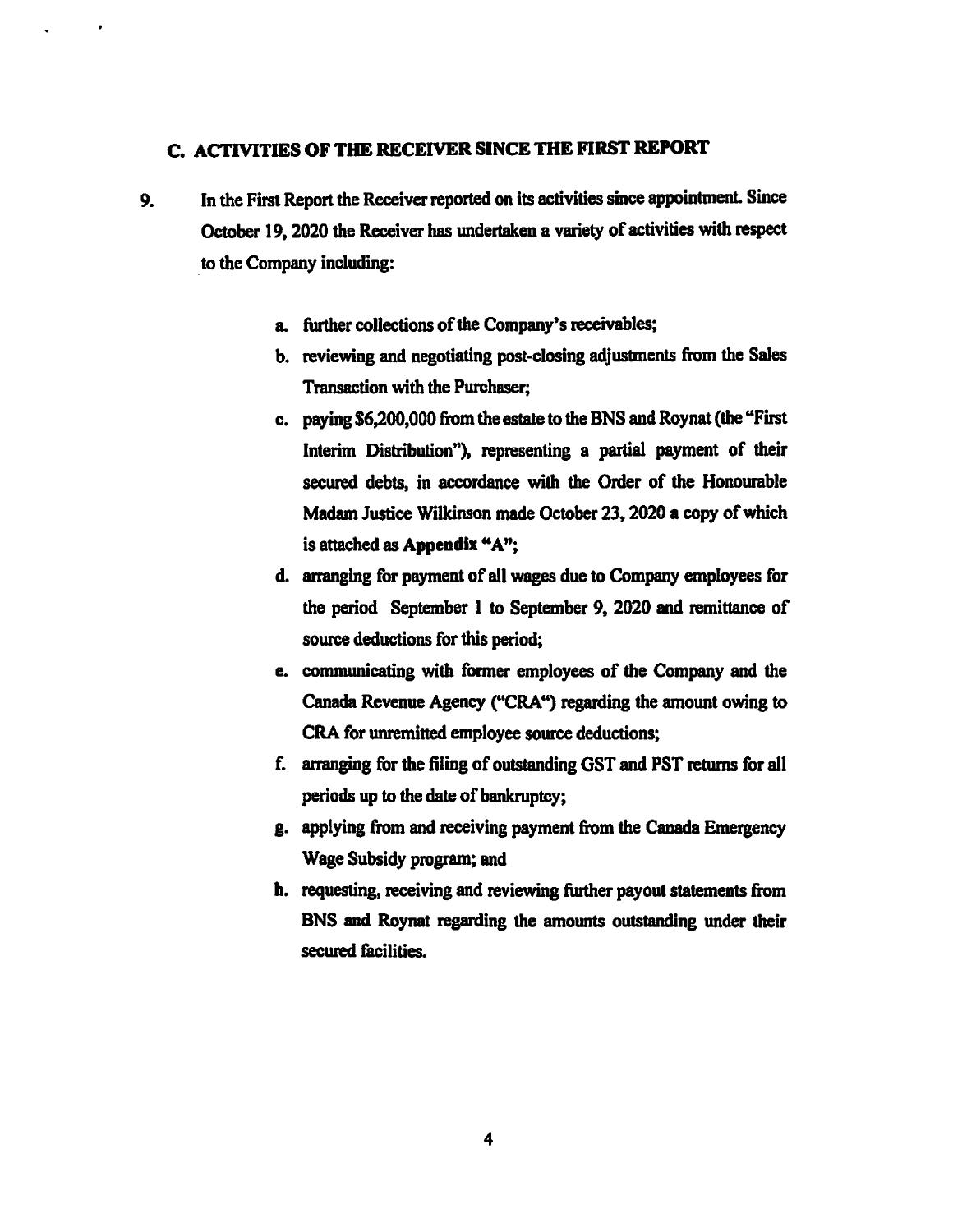#### D. UPDATE ON SECURED AND OTHER PRIORITY CREDITORS

- 10. In the First Report the Receiver provided a detailed review of security registrations as at September 8, 2020. In addition to the specific PPSA registrations, the Receiver identified other potential secured claims.
- 11. The Receiver made an initial distribution totalling \$6,200,000 to BNS and Roynat and held back approximately \$1,000,000 to pay other creditors that are determined to have priority to BNS and Roynat.
- 12. Based on further investigations of other possible priority creditors of the Company, the Receiver can confirm the following:
	- a. the vehicles that were found to have specific serial number PPSA registrations in favour of parties other than BNS and Roynat were not sold to the Purchaser in the Sales Transaction and were not in the possession of the Company as at the date that the Receiver was appointed. Therefore, the Receiver is of the view that the security does not attach to the funds realized by the Receiver including the Sale Proceeds;
	- b. the claims of Her Majesty the Queen in the Province of British Columbia (the "Province") for monies due and owing by the Company under the Employer Health Tar Act and the Provincial Sales Tax Act have been determined by the Receiver to be unsecured claims. This was confirmed by an unsecured proof of claim filed with the Trustee in the Company's bankruptcy by the Province in the amount of \$652,877.97. A copy of the Province's Proof of Claim is attached as Appendix "B".
	- c. the claim of Canada Revenue Agency ("CRA") for payroll source deductions will likely have priority over the secured claims of BNS and Roynat. Section 67(3) of the Bankruptcy and Insolvency Act ("BIA") provides that certain deemed trusts remain valid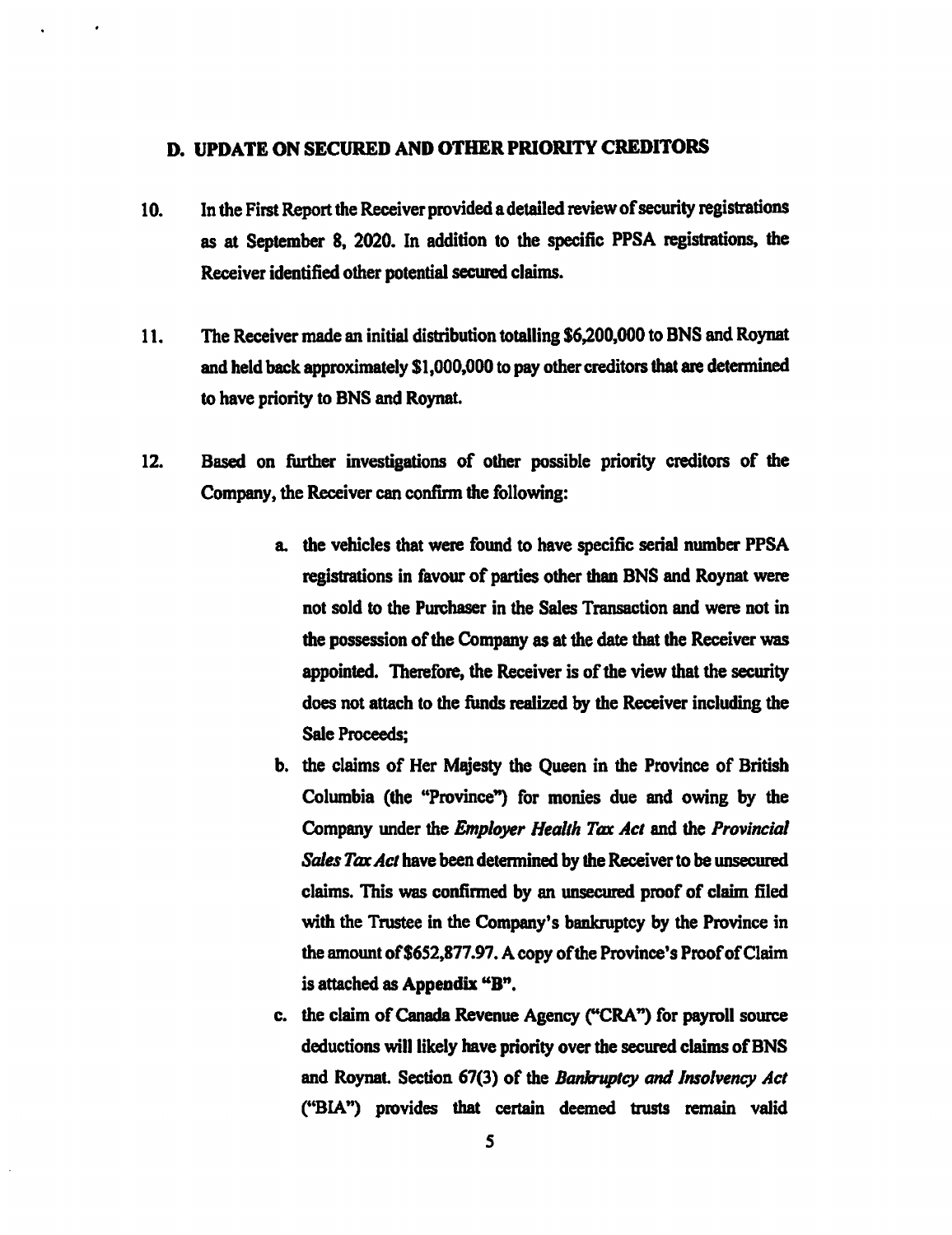notwithstanding bankruptcy including deemed trusts under s. 227(4.1) of the *Income Tax Act*. To date, the CRA has not filed a deemed trust claim with the Trustee to confirm the amount owed and the Receiver will continue to holdback sufficient funds to pay CRA's deemed trust claim which based on the Receiver's discussions with the CRA could be as much as \$200,000 once the final reconciliation is completed;

- d. the Receiver is of the view that claim of CRA for GST gives rise to a deemed trust in favour of the Crown for GST that is collected but not yet remitted in accordance with s.222(1) of the Excise Tax Act (ETA). However, Section 222(1.1) of the ETA provides that the deemed trust does not apply at, or after, the time a person becomes a bankrupt for any amounts that were collected or became collectible before that time and s.86(1) of the BIA confirms that the Crown is only an unsecured creditor in a bankruptcy. To date Canada Revenue Agency has not filed a proof of claim in the bankruptcy for GST. Although the Receiver is of the view that the GST claim is unsecured, sufficient fund will be held back until CRA submits a proof of claim in the event that it is found to have priority over secured creditors. The Company's estimate of the GST owing is approximately \$75,000; and
- e. based on the receipts and disbursements to date, it appears likely that there will be sufficient funds available to make a distribution to the creditors with a third priority security interest over the assets of the company. In the First Report (at paragraph 30) the Receiver commented on the PPSA registration in favour of Brian Johnson and James McManus Holdings Ltd. which was registered on August 31, 2018 under Base Registration No. 997933K. Counsel for the Receiver has requested the underlying security documents from Brian Johnson and James McManus Holdings Ltd for the purposes of carrying out a security review.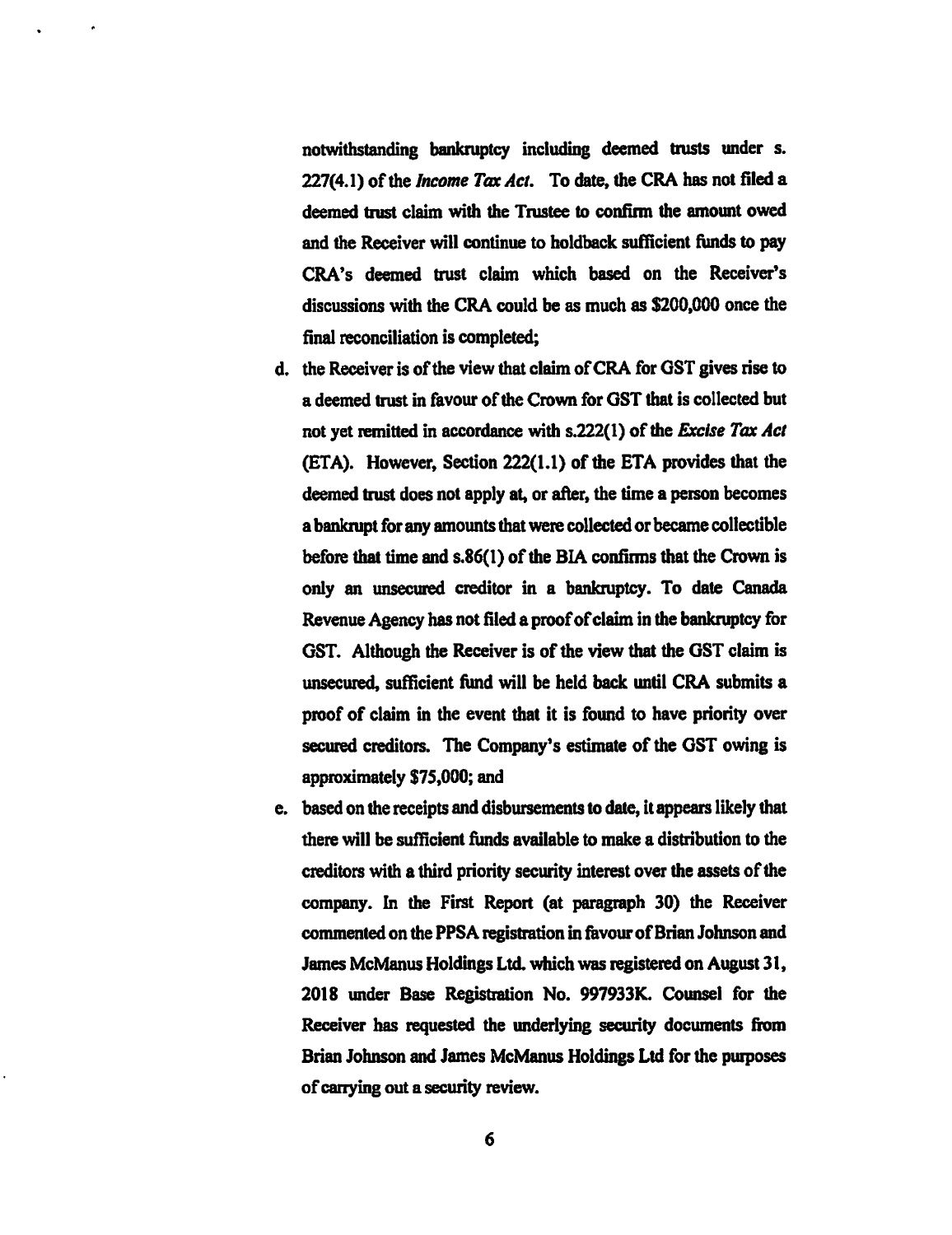#### E. RECEIPT AND DISBURSEMENT OF FUNDS

- 13. The Receiver's Statement of Receipts and Disbursement as at November 27, 2020 is attached hereto as Appendix "C".
- 14. The net receipts currently held in the Receiver's trust account as at November 27, 2020 total \$1,341,852.19.

#### F. PROPOSED FURTHER DISTRIBUTIONS

- 15. On October 26, 2020 the Receiver made the First Interim Distribution of \$6,200,000 which was applied as follows:
	- a. \$4,019,650.41 to the BNS; and
	- b. \$2,180,349.59 to Roynat.
- 16. Since payment of the First Interim Distribution the Receiver has requested updated payout statements from the BNS and Roynat to determine the amounts outstanding under their secured facilities.
- 17. On November 25, 2020 the Receiver confirmed that Roynat has recovered \$889,800.18 from Cheryl Lemieux (the wife of Guy Lemieux who was the director and principal of the Company) which has been applied against the amount due and owing under Roynat's secured facility. The BNS and Roynat have confirmed that the amounts due and owing (as at November 24, 2020) under the secured facilities are as follows:
	- a. BNS: \$443,418.84 (with per diem interest accruing on the outstanding principal) at a rate of \$16.79 per day of which \$10,000 (plus tax and disbursements) constitutes an estimate of legal fees which may be incurred in the event that BNS' legal fees (recoverable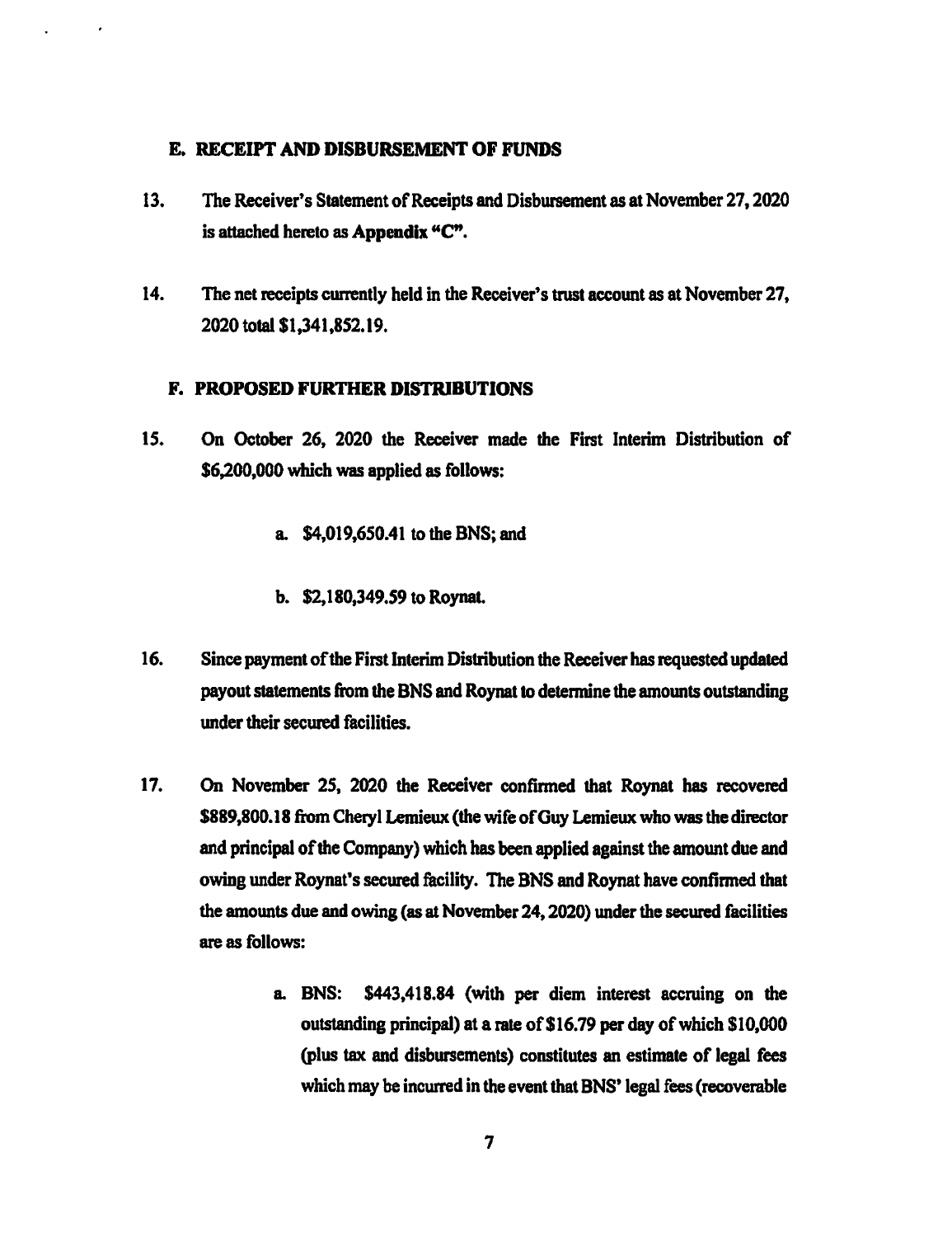under the terms of the secured lending facility) are taxed pursuant to the Legal Professions Act; and

- b. Roynat: \$56,778.44 of which \$10,000 (plus tax and disbursements) constitutes an estimate of legal fees which may be incurred in the event that Roynat's legal fees (recoverable under the terms of the secured lending facility) are taxed pursuant to the Legal Professions Act.
- 18. Estimates for the legal fees for a taxation of the BNS and Roynat's legal fees under the Legal Professions Act have been included in the payout calculations as Mr. Lemieux previously advised the BNS and Roynat that he intended to tax their legal accounts. In the event that issues relating to the legal fees can be resolved without the need for a taxation, the Receiver understands that the amounts required to fully pay out the BNS and Roynat facilities (as set out above) will be reduced by approximately \$10,000 each. The Receiver proposes paying the entirety of the amounts due and owing as at the date of payment (including the estimates for legal fees) on the basis of an agreement with BNS and Roynat that in the event a taxation of their legal fees does not proceed they will return the estimated legal fees to the Receiver.
- 19. Based on the funds presently held by the Receiver there are sufficient monies to fully repay the secured BNS and Roynat facilities and the Receiver will continue to hold approximately \$800,000.
- 20. The First Distribution Order authorized and directed the Receiver to continue to hold the sum of no less than \$1,000,000 from the Company's assets after making the initial distributions to the BNS and Roynat. The amount to be withheld was recommended by the Receiver based on its calculations of the outstanding claims which could potentially have priority over the secured claims of the BNS and Roynat including the: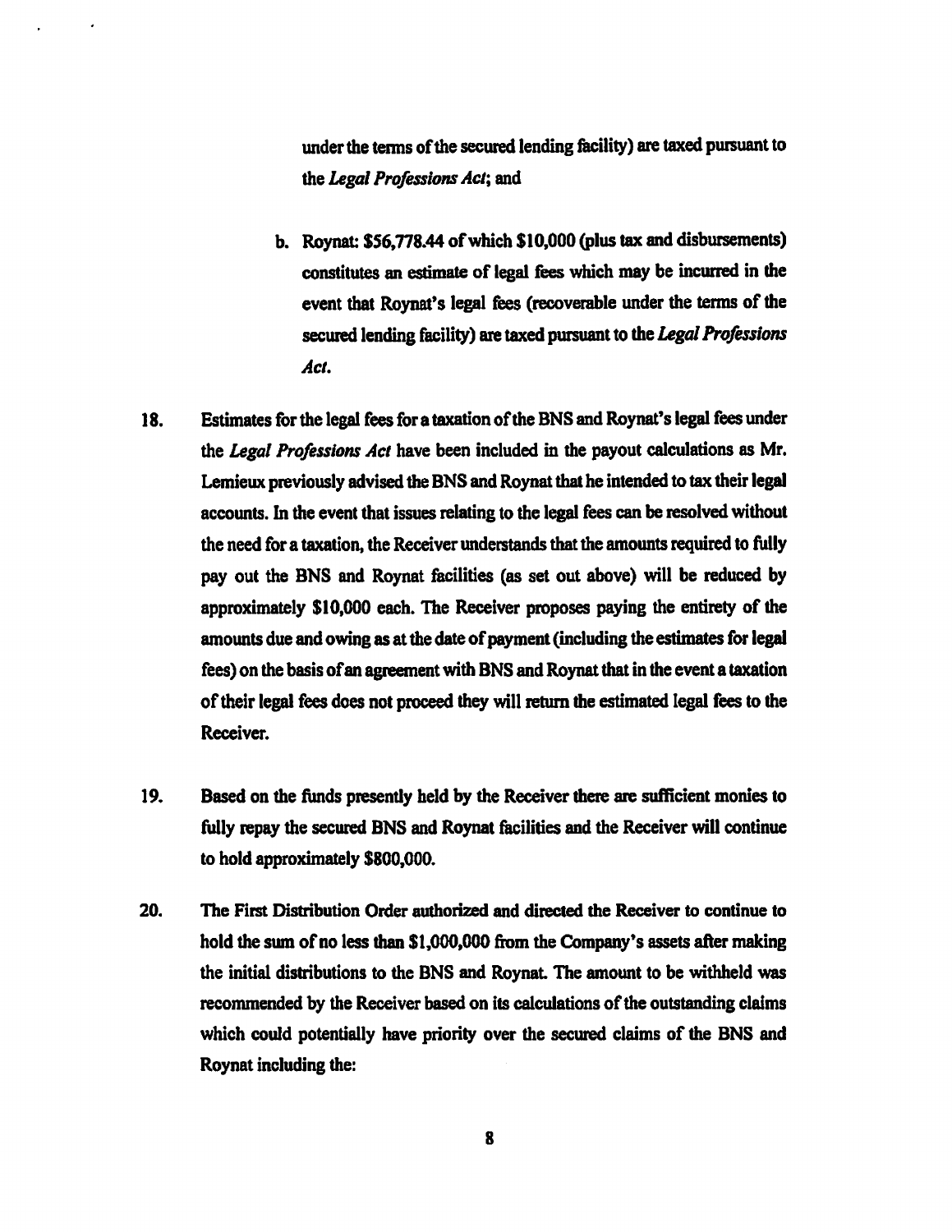- a. source deduction claims of the CRA;
- b. GST claim of the CRA;

 $\sim$   $\sim$ 

 $\ddot{\phantom{a}}$ 

- c. PST/EHT claim of the Province;
- d. the serial number security holders; and
- e. any other potential secured creditor.
- 21. Based on the information set out in this report, including the filing of the Province's Proof of Claim on an unsecured basis, the Receiver is of the view that \$800,000 will be sufficient to cover the administration costs together with any potential claims which might have priority over those of the BNS and Roynat.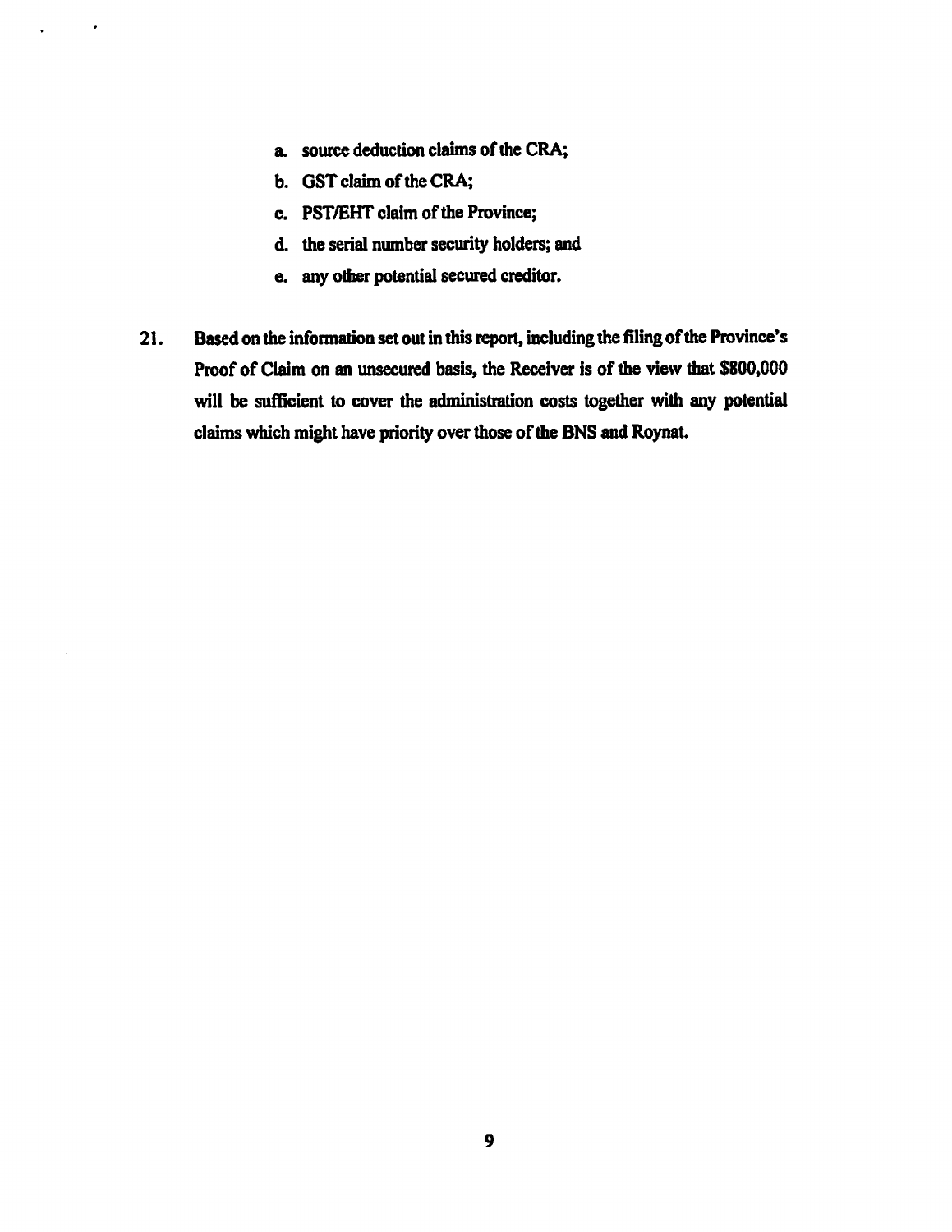#### G. CONCLUSIONS AND RECOMMENDATIONS

 $\bullet$ 

- 22. The Receiver currently has funds totaling approximately \$1,340,000 and is seeking directions to distribute approximately \$500,000 to the BNS and Roynat to fully pay out their secured facilities so as to stop the ongoing accrual of interest and other costs, including legal fees which are recoverable on a solicitor client basis.
- 23. The Receiver will continue to take steps to realize on the remaining assets of the Company and confirm amounts owed to priority creditors.
- 24. The Receiver hereby requests the Court's approval to make a second interim distribution to pay the entirety of the monies due and owing to the BNS and Roynat.

DATED at the City of Vancouver, British Columbia, this 30<sup>th</sup> day of November, 2020.

McEown and Associates Ltd. Receiver of all of the assets, undertakings and property of 0043660 B.C. Ltd. Per: John D. McEown, CPA, CA, CIRP, LIT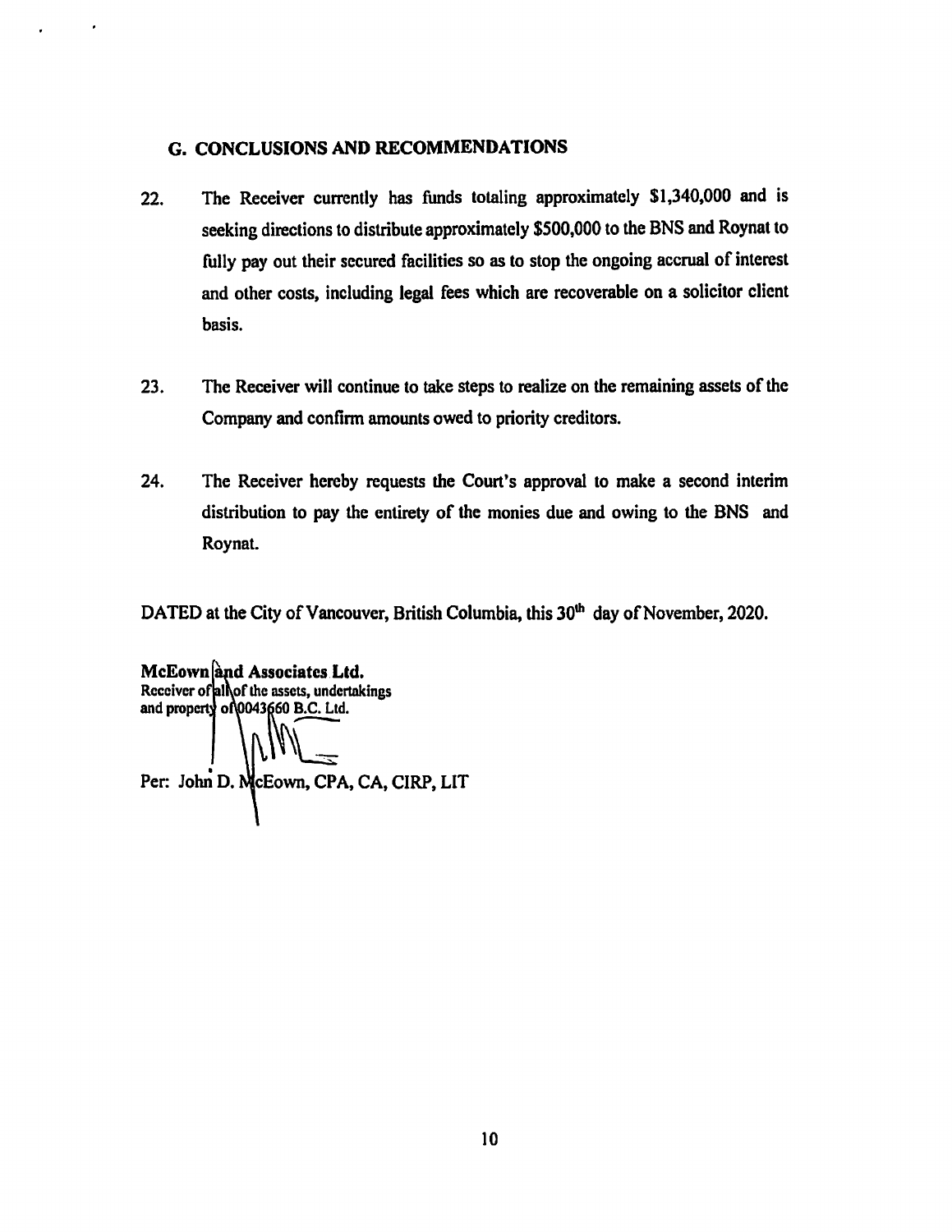# APPENDIX A

 $\sim 10$   $\mu$ 

 $\Box$ 

 $\mathbb{Z}_2$ 

 $\mathcal{L}^{\text{max}}$  , where  $\mathcal{L}^{\text{max}}$ 

 $\ddot{\phantom{a}}$ 

## Order of the Honourable Madam Justice Wilkinson made October 23, 2020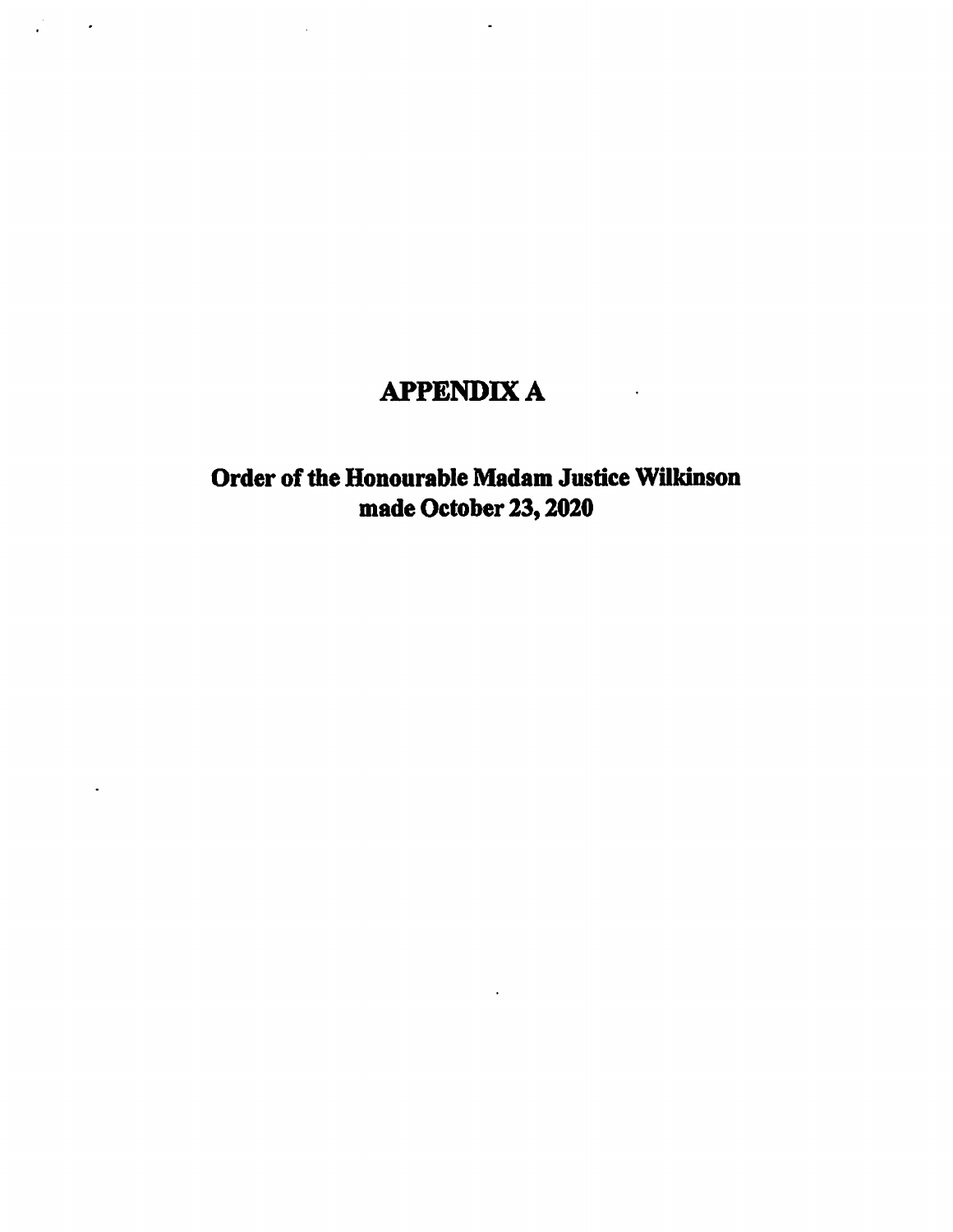

No. S-209076 Vancouver Registry

<del>IN TH</del>E SUPREME COURT OF BRITISH COLUMBIA

.

BETWEEN:

## THE BANK OF NOVA SCOTIA

AND:

**PETITIONER** 

#### KAMLOOPS CHRYSLER DODGE JEEP RAM LTD.

RESPONDENT

#### IN THE MATTER OF THE RECEIVERSHIP OF KAMLOOPS CHRYSLER DODGE JEEP RAM LTD.

#### ORDER MADE AFTER APPLICATION

)

BEFORE THE HONOURABLE ) THE 23<sup>rd</sup> DAY OF OCTOBER, 2020<br>MADAM JUSTICE WILKINSON **MADAM JUSTICE WILKINSON** 

ON THE APPLICATION of McEown & Associates Ltd. (the "Receive?), in its capacity as the court appointed Receiver of Kamloops Chrysler Dodge Jeep RAM Limited (the "Company") coming on for hearing at Vancouver, British Columbia on the 23rd day of October 2020 by videoconference and on hearing Jeremy D. West, counsel for the Receiver, and those other counsel listed on Schedule "A" hereto, AND UPON READING the material filed herein for the purposes of this application, AND pursuant to the to Section 243(1) of the Bankruptcy and Insolvency Act, R.S.C. 1985, c. B-3, as amended (the "BIA") and Section 39 of the Law and Equity Act, R.S.B.C. 1996 C. 253, as amended (the "LEA"), the British Columbia Supreme Court Civil Rules and the inherent jurisdiction of this Honourable Court;

#### THIS COURT ORDERS that:

- 1. Terms and expressions not defined in this Order shall have the meanings attributed to them in the Order of this Court pronounced on September 8, 2020.
- 2. The time for service of the Notice of Application dated October 16, 2020 is abridged such that the application is properly returnable on Friday, October 23, 2020.
- 3. Service upon any interested party other than those parties on the service list maintained by the Receiver in this matter is hereby dispensed with.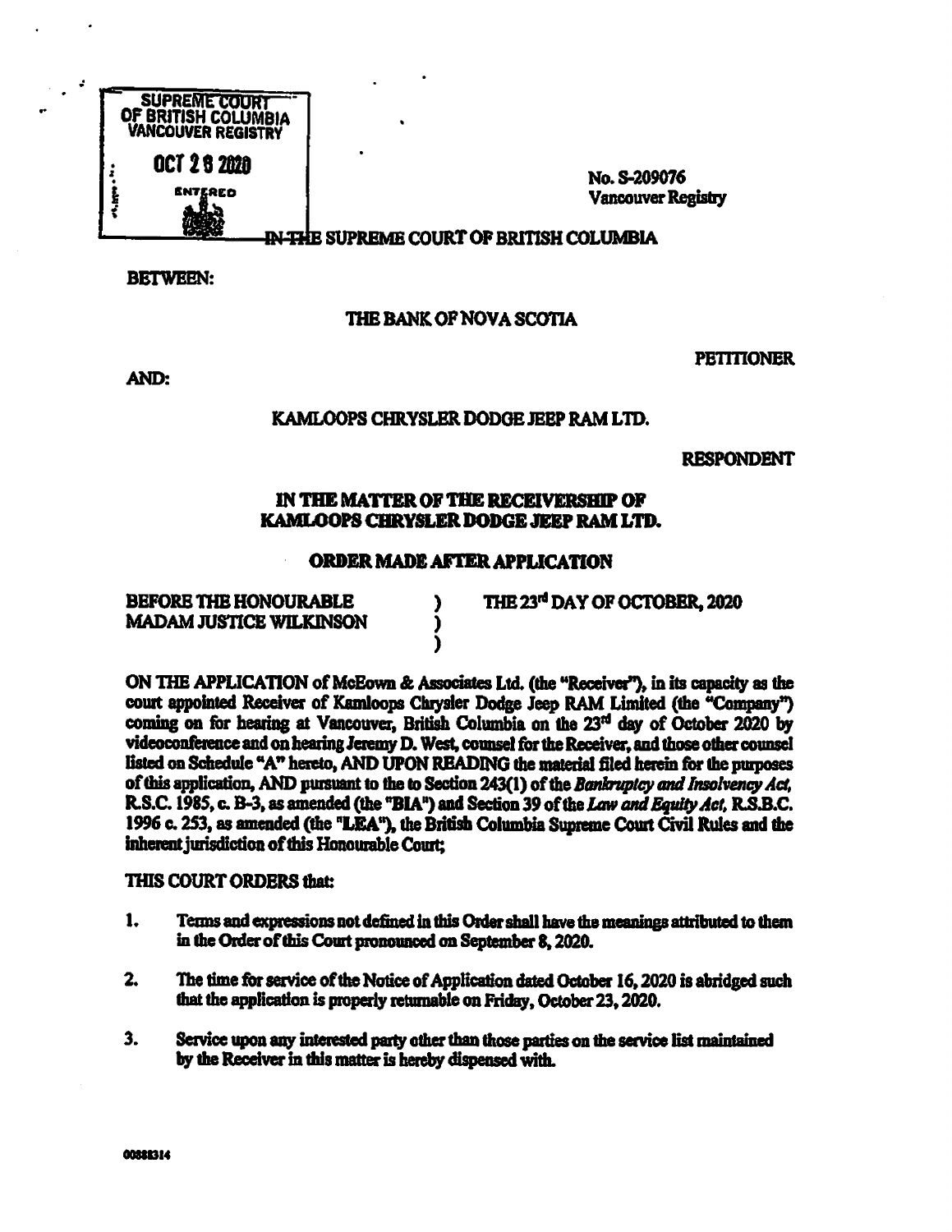- 4. The Receiver is authorized and directed to make interim distributions from the Company assets to:
	- a. the Bank of Nova Scotia ('ENS") pursuant to its registered security instruments; and
	- b. Roynat Inc. ("Roynat") pursuant to its registered security instruments.

(the "Distributions"

- S. The Receiver is authorized and directed to continue to hold the sum of no less than \$1,000,000 from the Company's assets alter making the Distributions pending further order of the Court.
- 6. Approval of counsel as to form listed in Schedule "A" hereto, except counsel for the Petitioner, is hereby dispensed with.

THE FOLLOWING PARTIES APPROVE THE FORM OF THIS ORDER AND CONSENT TO EACH OF THE ORDERS, IF ANY, THAT ARE INDICATED ABOVE AS BEING BY CONSENT:

**Signature of Jeremy West** Solicitor for the McEown & Associates Ltd., in its capacity as the court appointed Receiver of Kamloops Chrysler Dodge Jeep RAM Limited

By the Court.

**Registrar** 

 $\frac{1}{2}$  $\rightarrow$  ).  $\frac{1}{2}$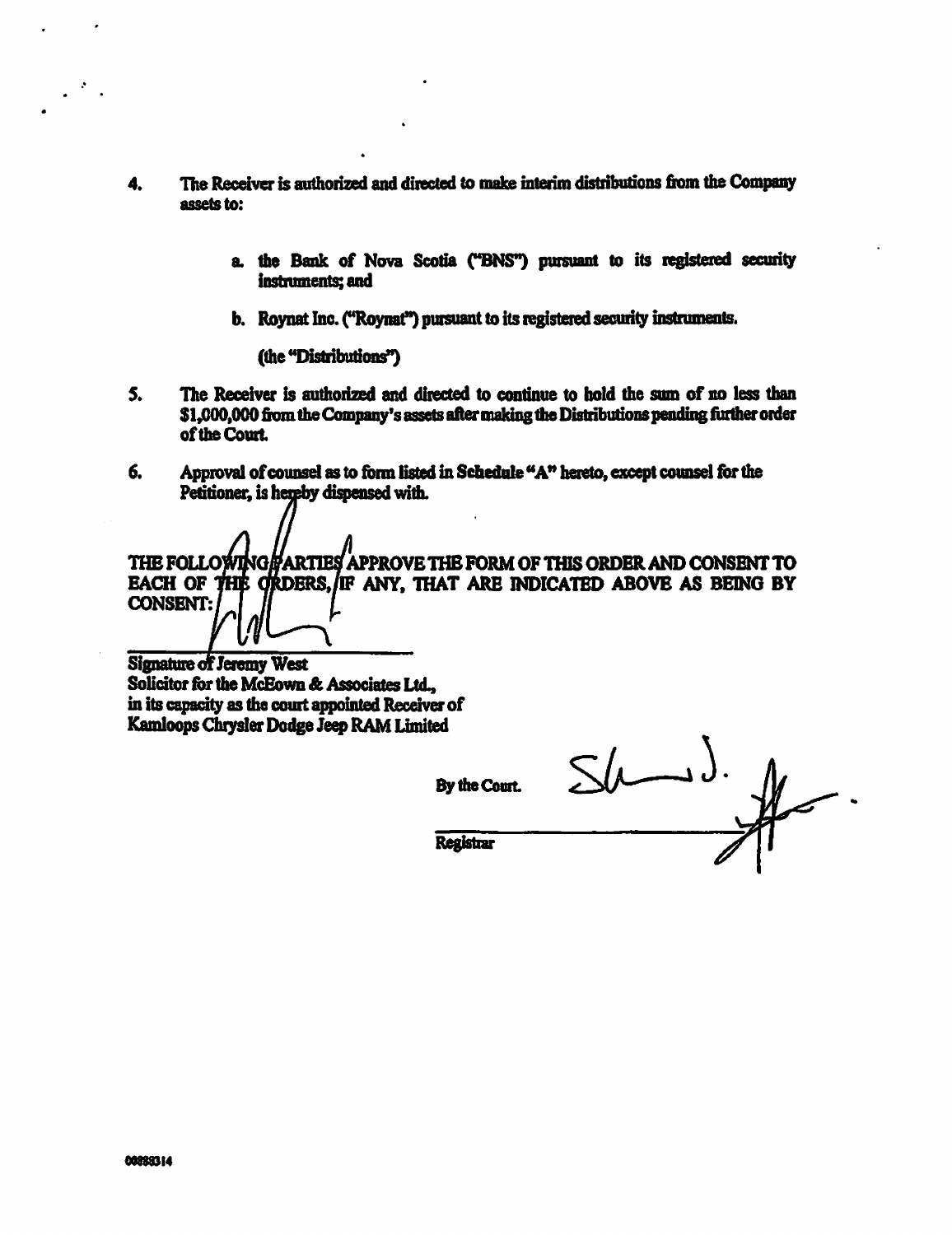## Schedule "A"- List of Counsel Appearing

| Jeremy D. West | Counsel for the Receiver, McEown and<br>Associates Ltd. |
|----------------|---------------------------------------------------------|
|                |                                                         |

 $\bullet$ 

 $\bullet$ 

 $\bullet$  .

 $\mathcal{F}_{\mathbf{z}}$  .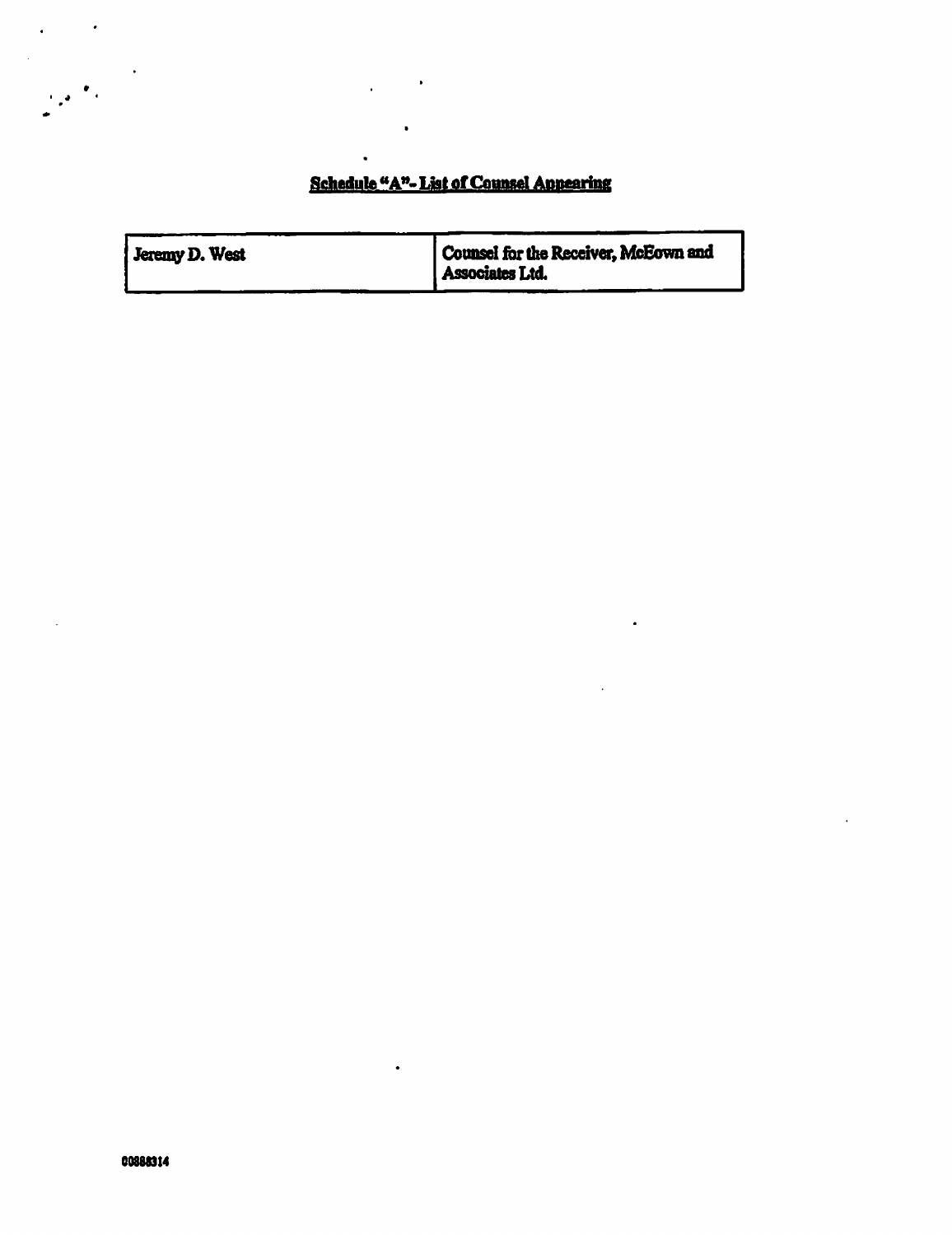| No. S-209076<br><b>Vancouver Registry</b>                                        |
|----------------------------------------------------------------------------------|
| IN THE SUPREME COURT OF<br><b>BRITISH COLUMBIA</b>                               |
| <b>BETWEEN:</b>                                                                  |
| THE BANK OF NOVA SCOTIA                                                          |
| <b>PETITIONER</b>                                                                |
| AND:                                                                             |
| KAMLOOPS CHRYSLER DODGE JEEP RAM LTD.                                            |
| <b>RESPONDENT</b>                                                                |
| IN THE MATTER OF THE RECEIVERSHIP OF<br>KAMLOPPS CHRYSLER DODGE JEEP RAM<br>LTD. |
| ORDER MADE AFTER APPLICATION                                                     |
| File No.: 231891-0003<br>Initials: JDW                                           |
| <b>WATSON GOEPEL LLP</b><br><b>Lawyers</b>                                       |
| Suite 1200 - 1075 West Georgia Street<br>VANCOUVER, B.C.                         |
| <b>V6E 3C9</b>                                                                   |
| Tel: (604) 688 1301                                                              |
| Fax: (604) 688 8193                                                              |
|                                                                                  |

 $\bullet$ 

 $\mathcal{A}^{\pm}$ 

00881014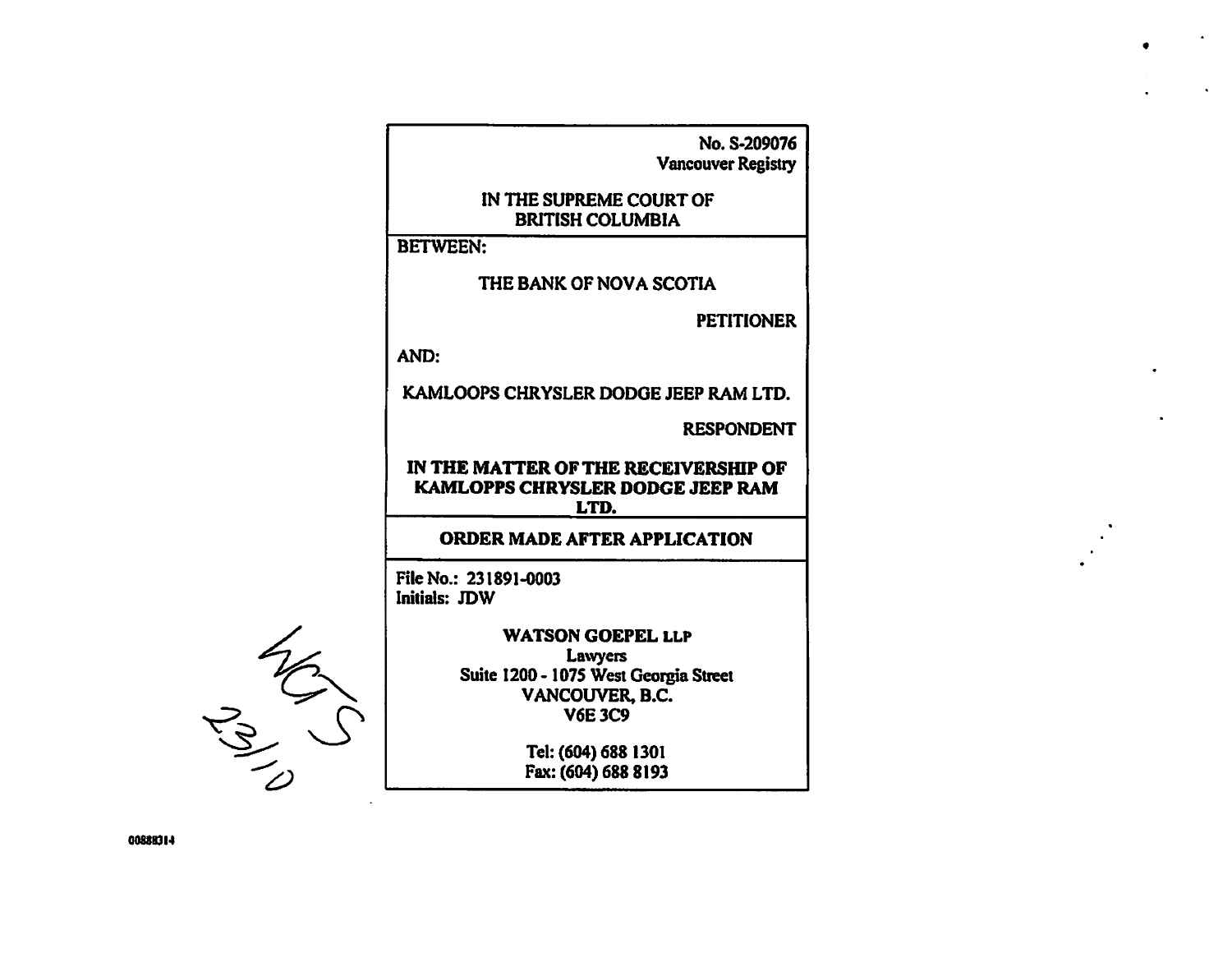## APPENDIX B

 $\mathcal{L}(\mathcal{A})$  and  $\mathcal{A}(\mathcal{A})$ 

Bankruptcy Proof of Claim dated October 7, 2020 by Her Majesty the Queen in the Province of British Columbia for Employer Health Tax Act and the Provincial Sales Tax Act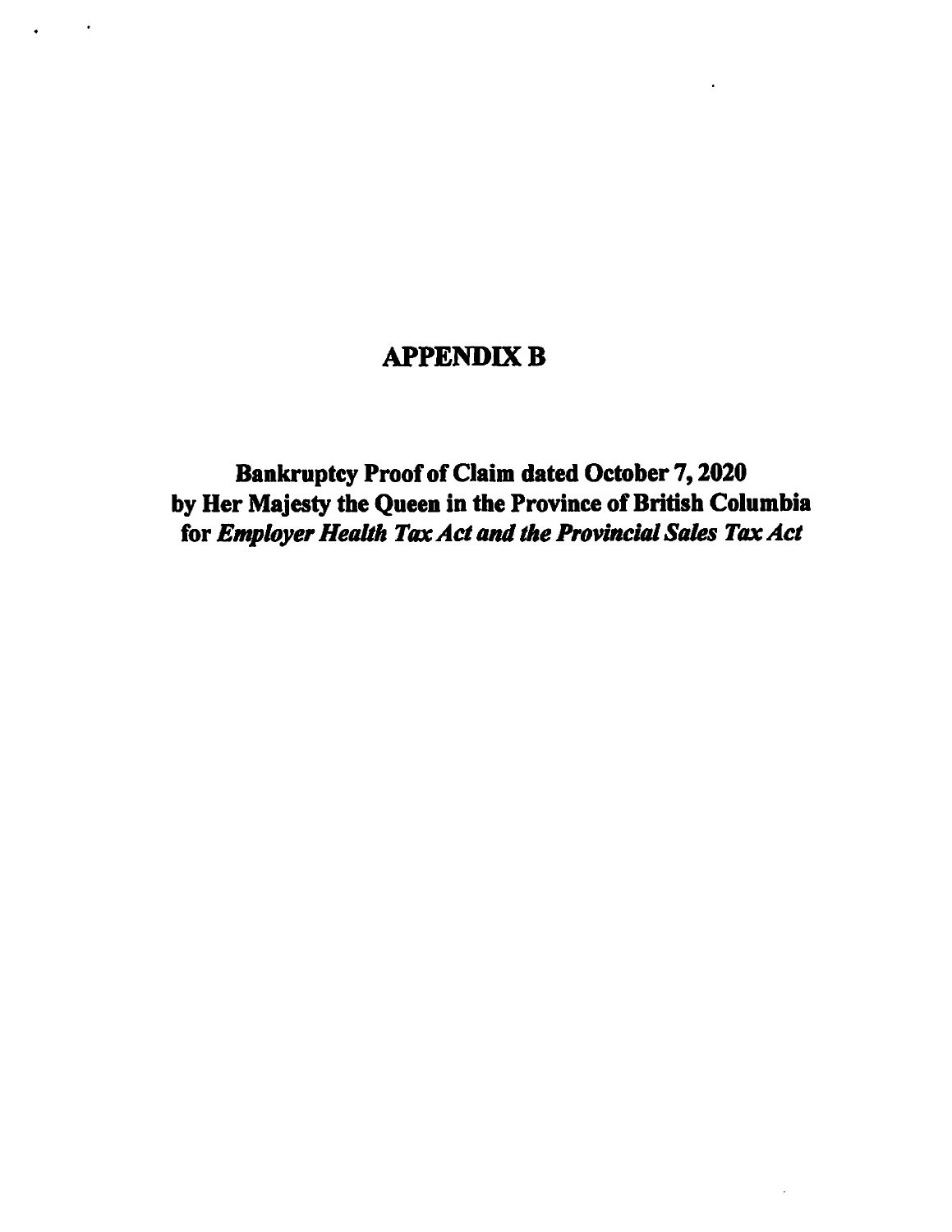

**RECEIVED** 

JUL 0 7 2020

July 2, 2020 Reference Number: 10358 2672 Letter Id: L0298009472

MCEOWN + ASSOCIATES LTD. 1140.800 W PENDER ST VANCOUVER SC V6C 2V6

Dear Sir/Madam:

Re: Employer Health Tax Act and Provincial Sales Tax Act in the matter of the bankruptcy (or the proposal, or the receivership) of KAMLOOPS CHRYSLER DODGE JEEP RAM LTD.

Enclosed is a Proof of Claim for \$306,311.40. This claim represents amounts owed to the Province of British Columbia.

When forwarding payment or correspondence, please refer to the Account ID(s) located on the Schedule A.

If you have any questions, please call me toll-free (within Canada) at 1 866 566-3066, extension 1119. If you are outside Canada, please call 1 250 387-6727, extension 1119.

Youn**g** trulv 41. ansic<sup>-</sup>

Collection Officer

**Enclosure** 

Ministry of Finance Receivables Management Office

Mailing Address:<br>PO Box 9445 Stn Prov Govt Victoria BC V8W 9V5

Location: 1802 Douglas Street Victoria BC V8T4K8

Telephone: 250 387-8727 Facsimile: 250358-1090 Website Address: gov.bc.ca/taxes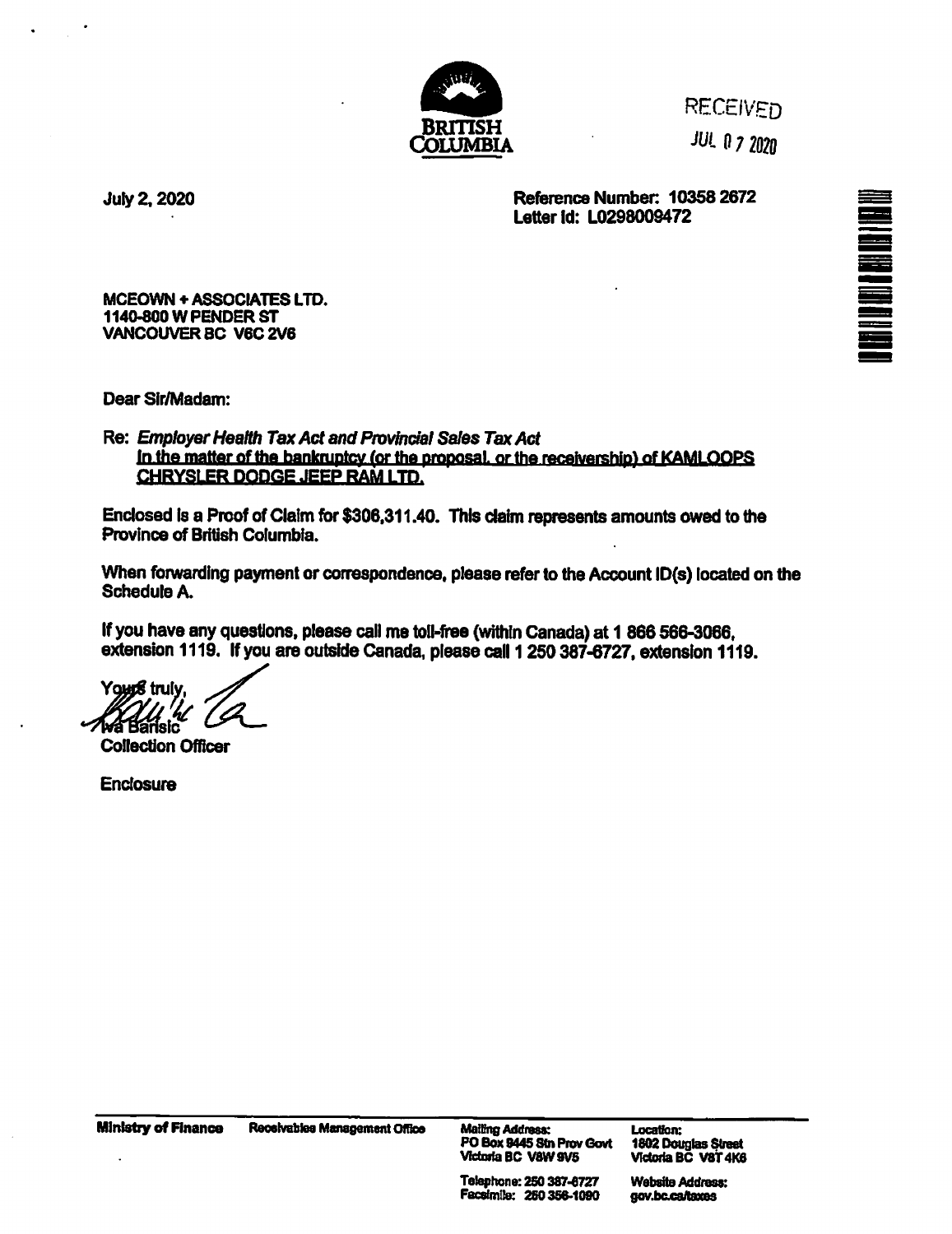#### FORM 31 PROOF OF CLAIM

(Section 50.1, subsections 65.2(4), 81.2(1), 81.3(8), 81.4(8), 102(2). 124(2). 12B(1), and paragraphs 61(1)(e) and 66.14(b) of the Act)

All notices or correspondence regarding this claim must be forwarded to the following address: PO Box 9445 Stn Prov Govt, Victoria BC V8W 9V5.

In the matter of the bankruptcy (or the proposal, or the receivership) of KAMLOOPS CHRYSLER DODGE JEEP RAM LTD. of KAMLOOPS, BRITISH COLUMBIA and the claim of HER MAJESTY THE QUEEN IN RIGHT OF THE PROVINCE OF BRITISH COLUMBIA, creditor.

I, Iva Barisic, Collections Administrator of the Ministry of Finance, Receivables Management Office, of Victoria, British Columbia, do hereby certify:

- 1. That I am the Agent of HER MAJESTY THE QUEEN IN RIGHT OF THE PROVINCE  $\Omega$  PRITISH  $\Omega$   $\Omega$  i IMBIA (representative of the creditor).
- 2. That I have knowledge of all the circumstances connected with the claim referred to below.
- 3. That the debtor was, at the date of bankruptcy (or the date of the receivership, or in the case of a proposal, the date of the notice of intention or of the proposal, if no notice of intention was filed), namely the 9<sup>th</sup> day of March, 2020, and still is, indebted to the creditor in the sum of \$306,311.40, as specified in the statement of account (or affidavit) attached and marked Schedule "A", after deducting any counterclaims to which the debtor is entitled. (The attached statement of account or affidavit must specify the vouchers or other evidence in support of the claim.)
- 4. (Check and complete appropriate category.)
- **IZI A. UNSECURED CLAIM OF \$306,311.40**

(other than as a customer contemplated by Section 262 of the Act)

That in respect of this debt, I do not hold any assets of the debtor as security and

#### (Check appropriate description)

- Regarding the amount of \$0.00, I claim a right to a priority under section 136 of the Act.
- $\boxtimes$  Regarding the amount of \$306,311.40, I do not claim a right to a priority.

(Set out on an attached sheet details to support priority claim.)

D B. CLAIM OF LESSOR FOR DISCLAIMER OF A LEASE \$0.00

That I hereby make a claim under subsection 65.2(4) of the Act, particulars of which are as follows: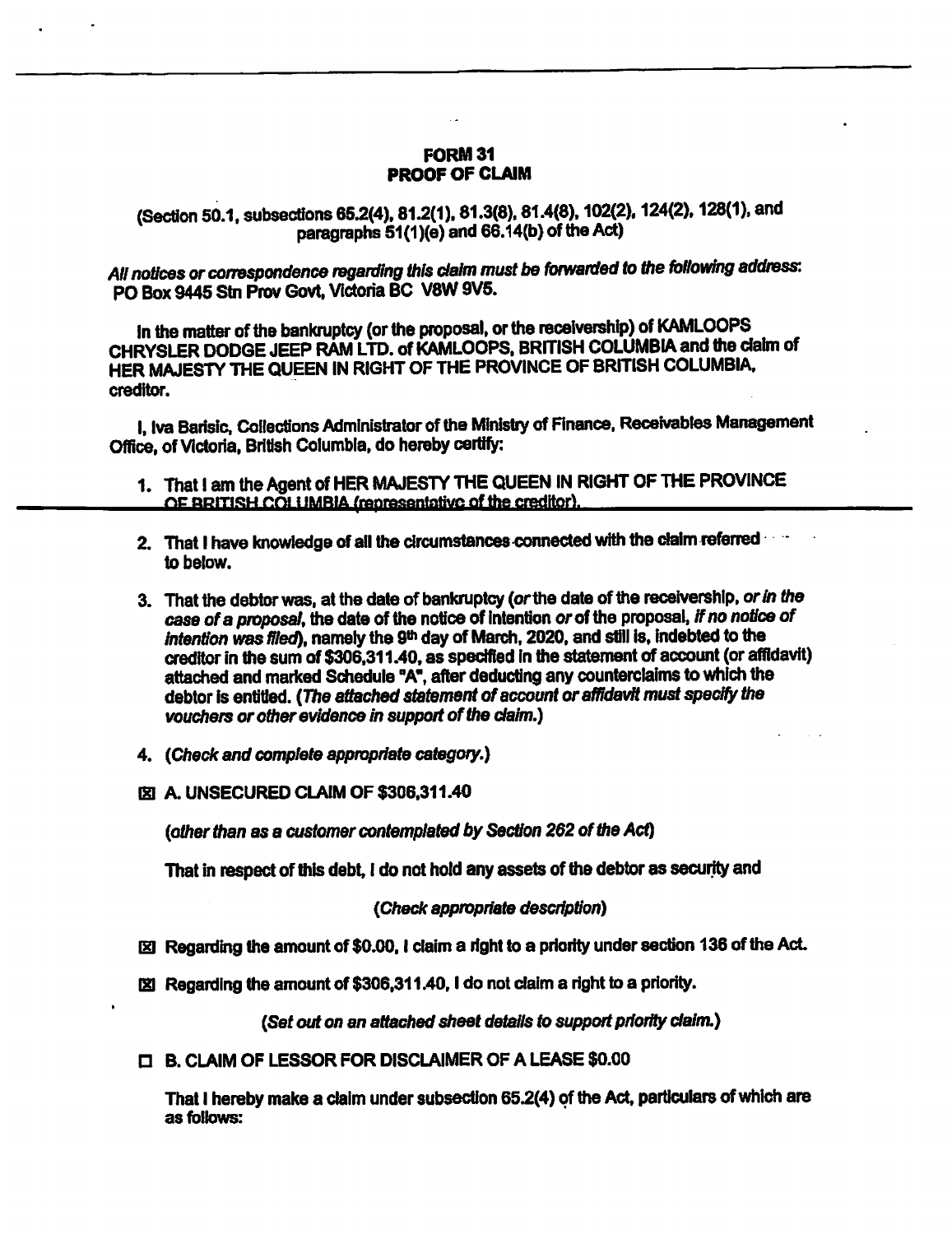(Give full particulars of the claim, including the calculations upon which the claim is based.)

D C. SECURED CLAIM OF \$0.00

That in respect of this debt, I hold assets of the debtor valued at \$0.00 as security, particulars of which are as follows:

(Give full particulars of the security, including the date on which the security was given and the value at which you assess the security, and attach a copy of the security documents.)

0 D. CLAIM BY FARMER, FISHERMAN OR AQUACULTURIST OF \$

That I hereby make a claim under subsection 81.2(1) of the Act for the unpaid amount of

(Attach a copy of sales agreement and delivery receipts.)

- O E. CLAIM BY WAGE EARNER OF \$
- $\square$  That I hereby make a claim under subsection 81.3(8) of the Act in the amount of \$
- $\Box$  That I hereby make a claim under subsection 81.4(8) of the Act in the amount of  $\sim$   $\sim$
- O F. CLAIM AGAINST DIRECTOR \$0.00

(To be completed when a proposal provides for the compromise of claims against directors.)

That I hereby make a claim under subsection 50(13) of the Act, particulars of which are as follows:

(Give full particulars of the claim, including the calculations upon which the claim is based.)

O G. CLAIM OF A CUSTOMER OF A BANKRUPT SECURITIES FIRM \$

That I hereby make a claim as a customer for net equity as contemplated by section 262 of the Act, particulars of which are as follows:

(Give full particulars of the claim, including the calculations upon which the claim is based.)

5. That, to the best of my knowledge, I am (or the above-named creditor is) (or am not or is not) related to the debtor within the meaning of section 4 of the Act, and have (or has) ( or have not or has not) dealt with the debt or in a non-arm's length manner.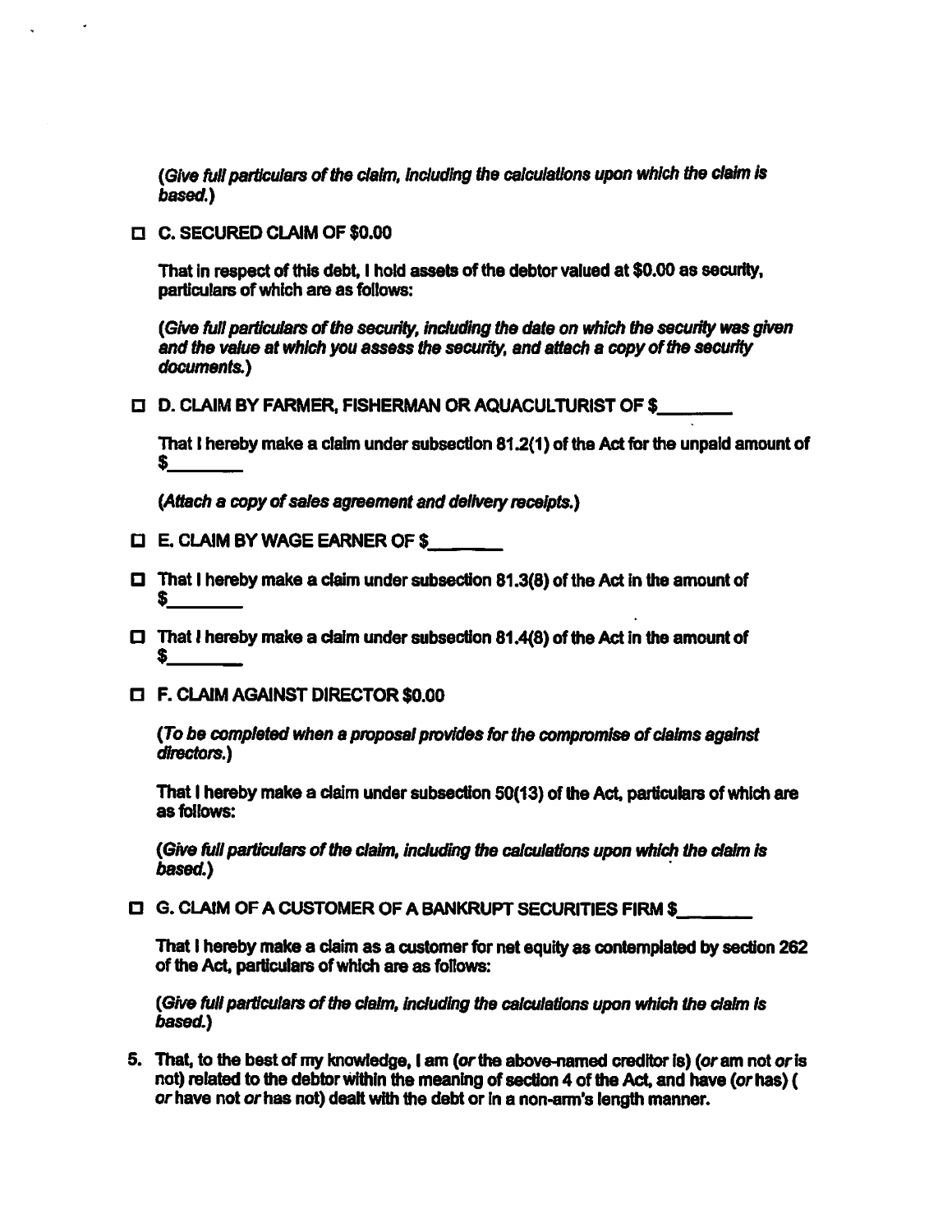6. That the following are the payments that I have received from, and the credits that I have allowed to, and the transfers at undervalue within the meaning of subsection 2(1) of the Act that I have been privy to or a party to with the debtor within the three months ( or, if the creditor and the debtor are related within the meaning of section 4 of the Act, within the 12 months) immediately before the date of the initial bankruptcy event within the meaning of Section 2(1) of the Act: (Provide details of payments, credits and transfers at undervalue.)

(Applicable only in the case of the bankruptcy of an individual.)

1E3 I request that a copy of the report filed by the trustee regarding the bankrupt's application for discharge pursuant to subsection 170(1) of the Act be sent to the above address.

Dated at Victoria, British Columbia, this 2nd day of July, 2020.

Witness, Witness, Witness, Washington Collection Officer

Ministry of Finance<br>
Receivables Management Office<br>
Representative to the Creditor Receivables Management Office 1802 Douglas Street, Victoria, BC A commissioner for taking Affidavits for British Columbia

Phone Number (866) 566-3066 x1119 Fax Number: 250 356-1090

Note: If an affidavit is attached, it must have been made before a person qualified to take affidavits.

Warning: A trustee may, pursuant to subsection 128(3) of the Act, redeem a security on payment to the secured creditor of the debt or the value of the security as assessed. in a proof of security, by the secured creditor.

> Subsection 201(1) of the Act provides severe penalties for making any false claim, proof, declaration or statement of account.

Note: if a copy of this Form is sent electronically by means such as email, the name and contact information of the sender, prescribed in Form 1.1, must be added at the end of the document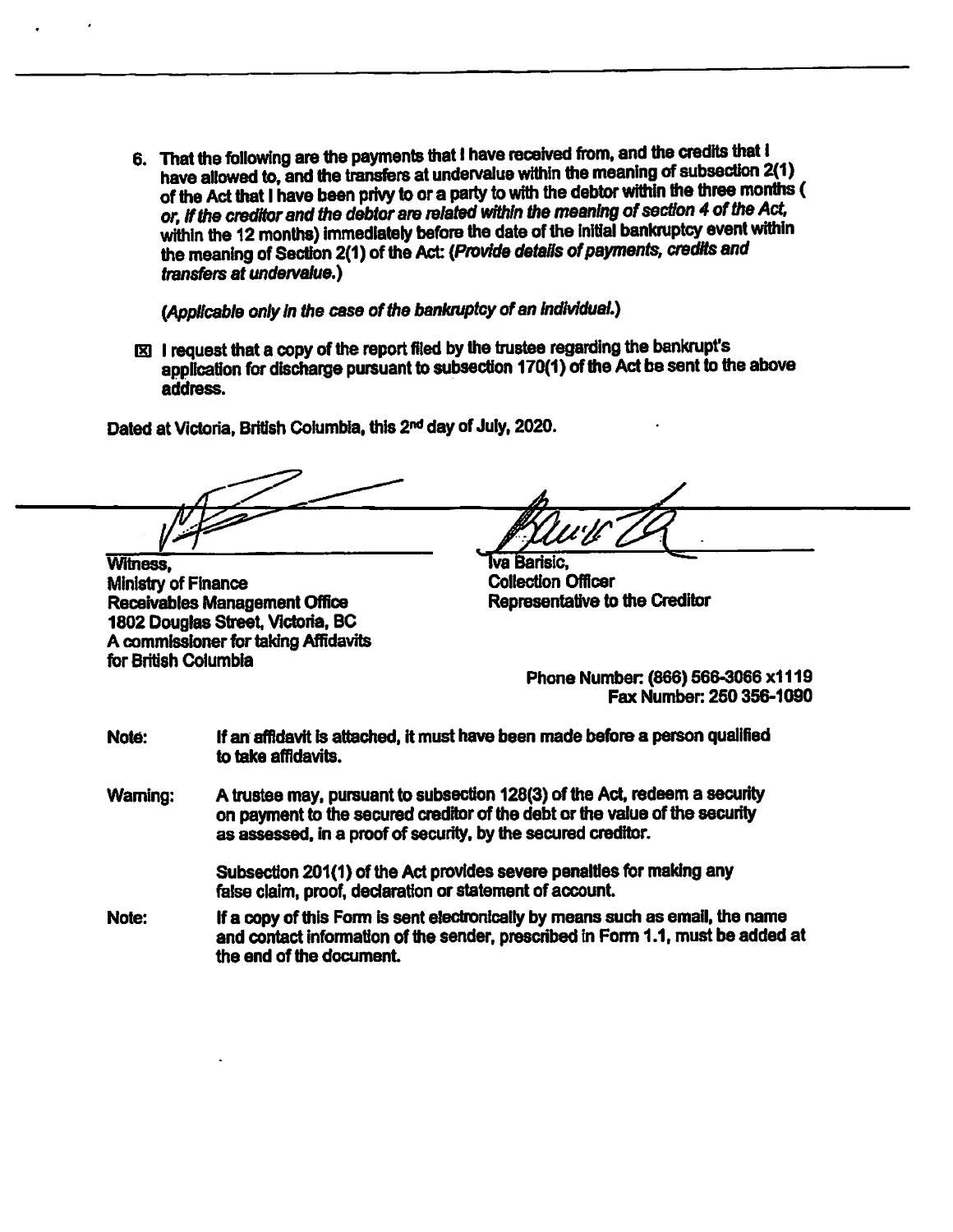#### SCHEDULE "A"

#### NAME: KAMLOOPS CHRYSLER DODGE JEEP RAM LTD. TAXPAYER ID: 10358 2672 Employer Health Tax Act and Provincial Sales Tax Act arrears at 09-Mar-2020

## PERIOD START: 01-Jan-2019

 $\sim 10^{-11}$   $\bullet$ 

PERIOD FINISH: 09-Mar•2020

## UNSECURED AMOUNT BREAKDOWN

| <b>ACCOUNT ID</b> | <b>PERIOD</b> | TAX         | <b>PENALTY</b> | <b>INTEREST</b> | <b>BALANCE</b> |
|-------------------|---------------|-------------|----------------|-----------------|----------------|
| EHT-1111-7931     | 31-Dec-2019   | \$61,967.52 | <b>\$0.00</b>  | \$0,00          | \$61,967.52    |
| PST-1004-4272     | 31-Jan-2020   | \$97,450.42 | \$9,775.04     | \$122.14        | \$107,347.60   |
| PST-1004-4272     | 29-Feb-2020   | \$95,529.60 | \$0.00         | \$0.00          | \$95,529.60    |
| PST-1004-4272     | 31-Mar-2020   | \$41,466.68 | \$0.00         | \$0.00          | \$41,466.68    |

 $\ddot{\phantom{a}}$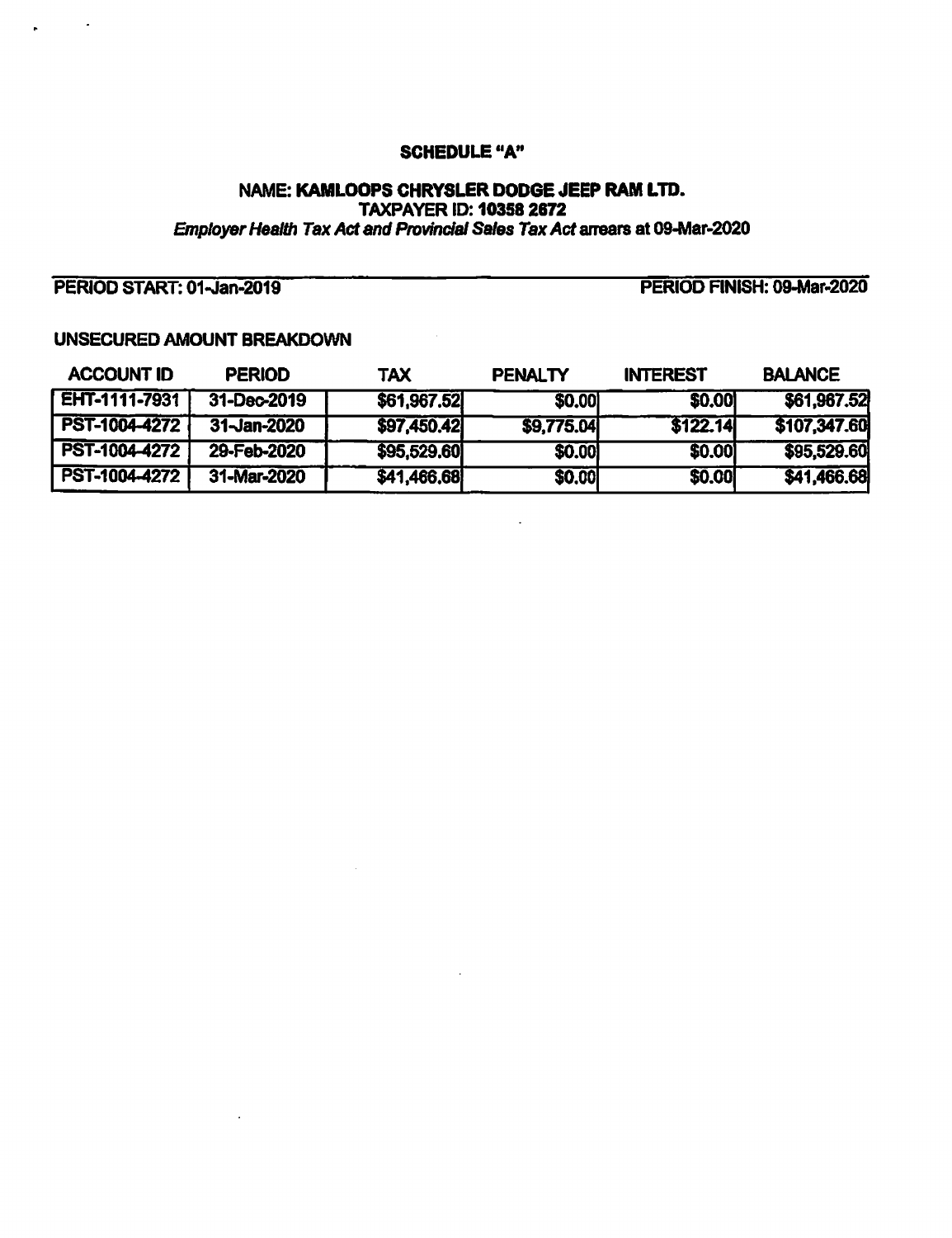# APPENDIX C

 $\sim 10^{-11}$   $\sigma$ 

 $\ddot{\phantom{1}}$ 

 $\ddot{\phantom{a}}$ 

## Statement of Receipts and Disbursements As at November 27, 2020

l,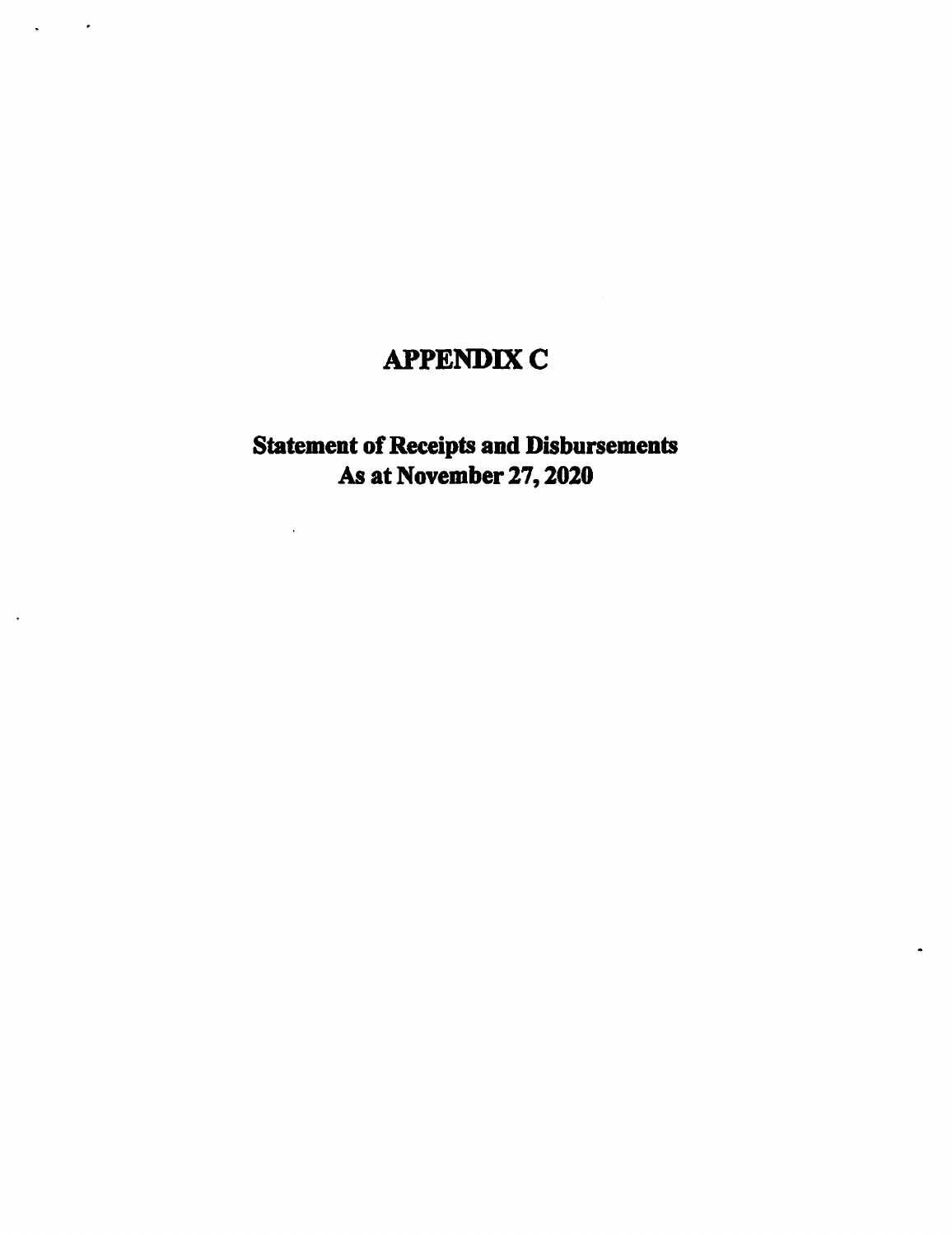#### District of British Columbia<br>Division No. 03 - Vancouver 03 - Vancouver<br>S-209076 Court No.<br>Estate No. Estate No. 11-254285

 $\ddot{\phantom{0}}$ 

#### In the matter of the Receivership of 0043660 B.C. LTD. Form 12\_ Statement of Receipts and Disbursements

#### RECEIPTS

 $\mathcal{L}_{\mathcal{L}}$ 

 $\mathbf{A}$ 

|    | <b>Asset Realization</b>                                                                                                                                                                                                                             |              |                                                                                                                               |              |
|----|------------------------------------------------------------------------------------------------------------------------------------------------------------------------------------------------------------------------------------------------------|--------------|-------------------------------------------------------------------------------------------------------------------------------|--------------|
|    | Cash in bank<br>Accounts receivable<br>Sale of assets enbloc                                                                                                                                                                                         |              | 282,000.00<br>174,054.40<br>7,017,998.50                                                                                      | 7,474,052.90 |
| 2. | <b>Miscellaneous</b>                                                                                                                                                                                                                                 |              |                                                                                                                               |              |
|    | Interest allocation<br>Canada Emergency Wage Subsidy<br><b>Holiday Pay adjustment</b><br><b>Insurance Settlement</b>                                                                                                                                 |              | 803.03<br>242,847.14<br>22,998.43<br>42,000.00                                                                                | 308,648.60   |
|    | <b>TOTAL RECEPTS</b>                                                                                                                                                                                                                                 |              |                                                                                                                               | 7,782,701.50 |
|    | <b>DISBURSEMENTS</b>                                                                                                                                                                                                                                 |              |                                                                                                                               |              |
| З. | <b>Fees Paid</b>                                                                                                                                                                                                                                     |              |                                                                                                                               |              |
|    | <b>To official receiver</b>                                                                                                                                                                                                                          |              | 71.54                                                                                                                         | 71.54        |
| 4. | Notice of first meeting                                                                                                                                                                                                                              |              |                                                                                                                               |              |
|    | Local paper                                                                                                                                                                                                                                          |              | 442.29                                                                                                                        | 442.29       |
| 5. | Federal and Provincial taxes                                                                                                                                                                                                                         |              |                                                                                                                               |              |
|    | GST paid on disbursements exclusive of fees                                                                                                                                                                                                          |              | 734.17                                                                                                                        | 734.17       |
| 6. | Payments to secured creditors                                                                                                                                                                                                                        |              |                                                                                                                               |              |
|    | Payments                                                                                                                                                                                                                                             |              | 6,200,000.00                                                                                                                  | 6,200,000.00 |
|    | <b>Miscellaneous</b>                                                                                                                                                                                                                                 |              |                                                                                                                               |              |
| 7. |                                                                                                                                                                                                                                                      |              |                                                                                                                               |              |
|    | <b>Bank charges</b><br>Payroll deductions<br>Courier<br><b>Wages</b><br>Legal fees/disbursements<br>Receiver's fees and costs<br><b>Consultant Fees</b><br>Group RRSP<br>GST on Receiver's fees and cost<br><b>Union Dues</b><br>Vehicle Lien Payout |              | 57.00<br>36.642.71<br>235.00<br>104,692.33<br>14,995.65<br>18,590.00<br>4,845.00<br>1,826.01<br>929.50<br>849.94<br>39,820.00 | 223,483.14   |
|    | <b>TOTAL DISBURSEMENTS</b>                                                                                                                                                                                                                           |              |                                                                                                                               | 6,424,731.14 |
|    | Note: How much of the total disbursements was paid for                                                                                                                                                                                               |              |                                                                                                                               |              |
|    | services provided by persons related to the trustee?                                                                                                                                                                                                 |              | 0.00                                                                                                                          |              |
|    | Arrount available for distribution                                                                                                                                                                                                                   |              |                                                                                                                               | 1,357,970.36 |
| 8. | Levy payable under section 147 of the Act                                                                                                                                                                                                            |              |                                                                                                                               | 0.00         |
| 9. | Secured creditors                                                                                                                                                                                                                                    |              |                                                                                                                               |              |
|    | Proved claims of<br>10. Unsecured creditors                                                                                                                                                                                                          | 6,200,000.00 |                                                                                                                               |              |
|    | Proved claims of                                                                                                                                                                                                                                     | 0.00         |                                                                                                                               |              |
|    | 11. Amount retained in the Trust account by the Trustee:                                                                                                                                                                                             |              |                                                                                                                               | 1,357,970.36 |